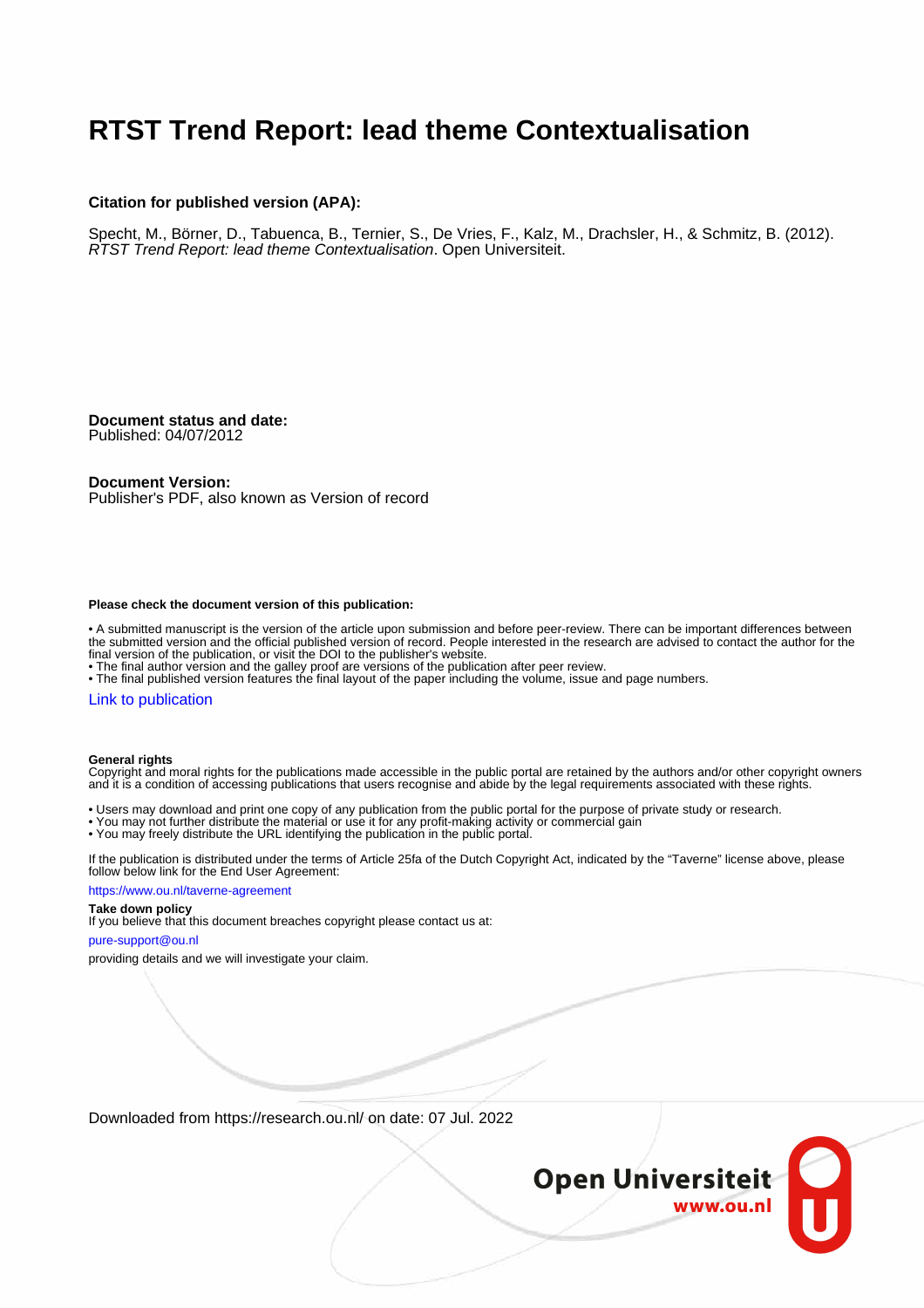# **D1.7**

# **RTST Trend Report: lead theme Contextualisation**

Edited by Marcus Specht

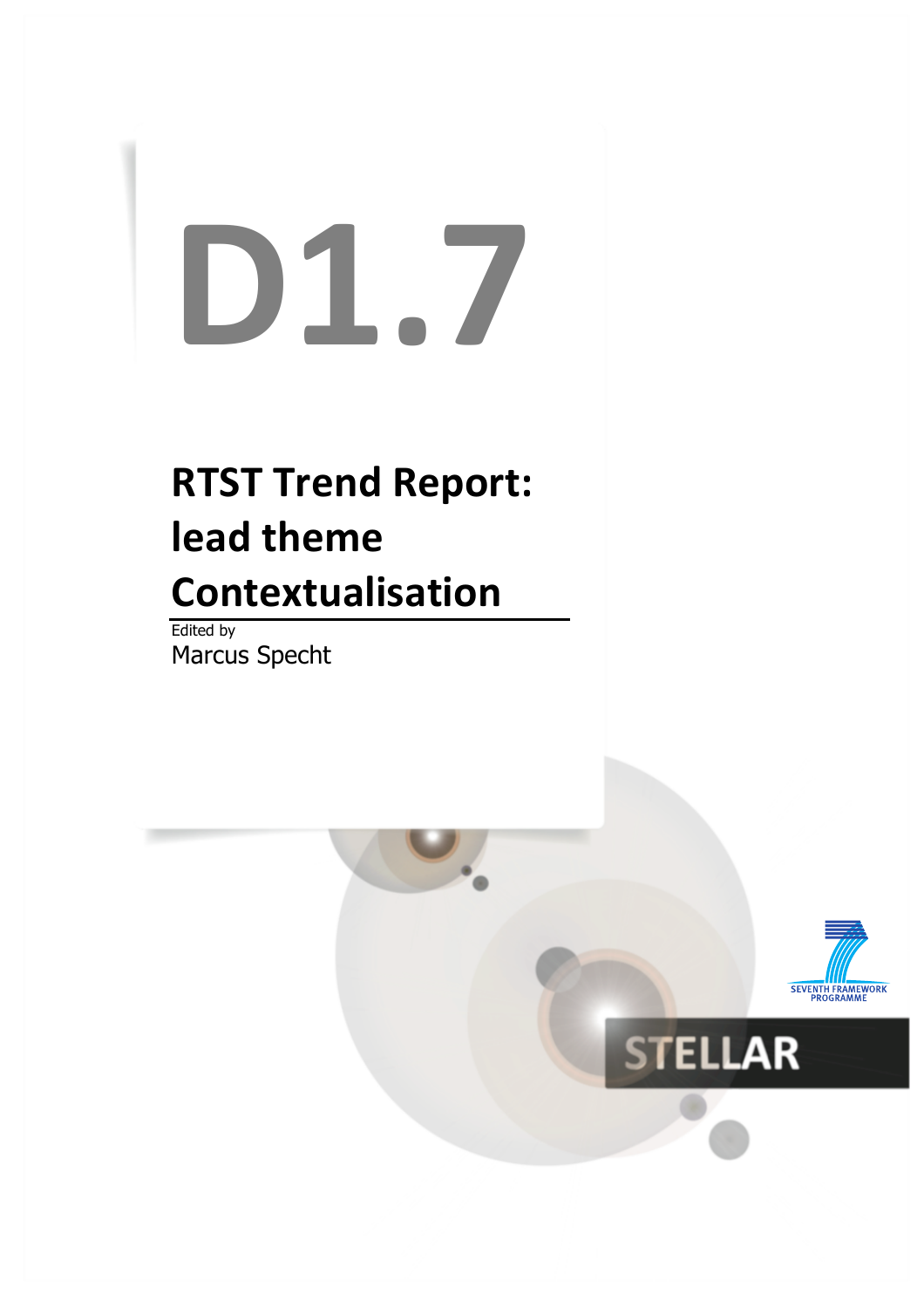## **Amendment History**

| <b>Modification</b>                                          | Contributor(s)                                                                             | Date       | Version |
|--------------------------------------------------------------|--------------------------------------------------------------------------------------------|------------|---------|
| Revision according to peer reviews.                          | Marcus Specht (OUNL)                                                                       | 30/05/2012 | 1.0     |
| Revision and additions about theoretical background.         | Bernardo Tabuenca, Stefaan Ternier,<br>Marco Kalz, Dirk Boerner, Birgit<br>Schmitz, (OUNL) | 11/05/2012 | 0.9     |
| Contribution to subsection on specific technology<br>trends. | Bernardo Tabuenca, Stefaan Ternier,<br>Marco Kalz, Dirk Boerner, Birgit<br>Schmitz, (OUNL) | 11/05/2012 | 0.7     |
| <b>First Version</b>                                         | Marcus Specht (OUNL)                                                                       | 01.05.2012 | 0.1     |

Disclaimer: All information included in this document is subject to change without *notice.* The Members of the STELLAR Consortium make no warranty of any kind with regard to this document, including, but not limited to, the implied warranties of *merchantability* and *fitness for a particular purpose. The Members of the STELLAR* Consortium shall not be held liable for errors contained herein or direct, indirect, special, incidental or consequential damages in connection with the furnishing, *performance, or use of this material.*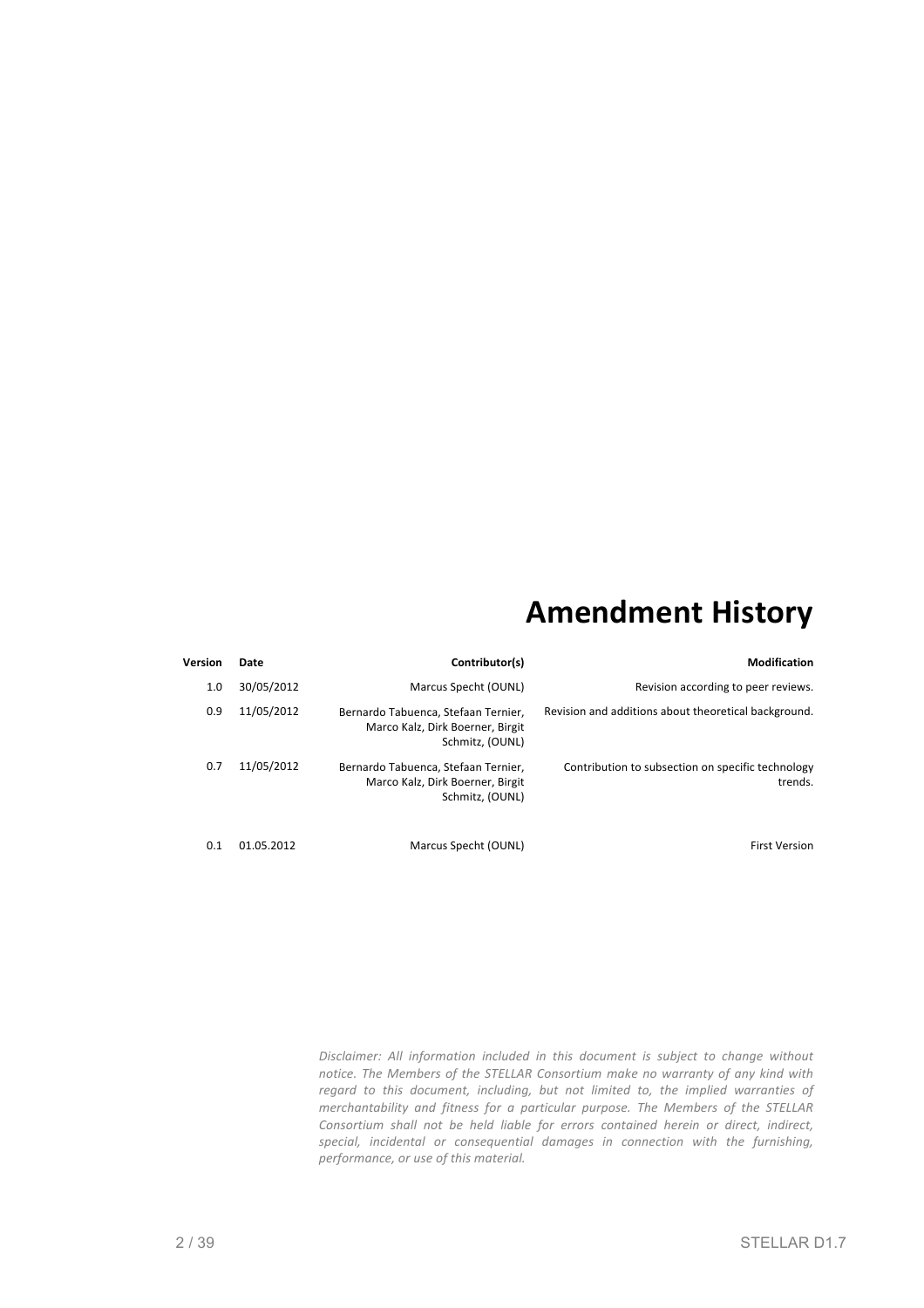## **WP1 | D1.7**

# **RTST Trend Report: lead theme Contextualisation**

Marcus Specht (OUNL) Editor(s)

Marcus Specht (OUNL), Dirk Börner (OUNL), Bernardo Tabuenca (OUNL), Stefaan Ternier (OUNL), Fred de Vries (OUNL), Marco Kalz (OUNL), Hendrik Drachsler (OUNL), Atif Musaddaq (OUNL), Birgit Schmitz (OUNL)

Author(s)

| public report final 1.0 31/5/2012 M40 |  |                             |      |
|---------------------------------------|--|-----------------------------|------|
| audience & type                       |  | status version blocdate due |      |
|                                       |  |                             | date |

## Trend context learning

keywords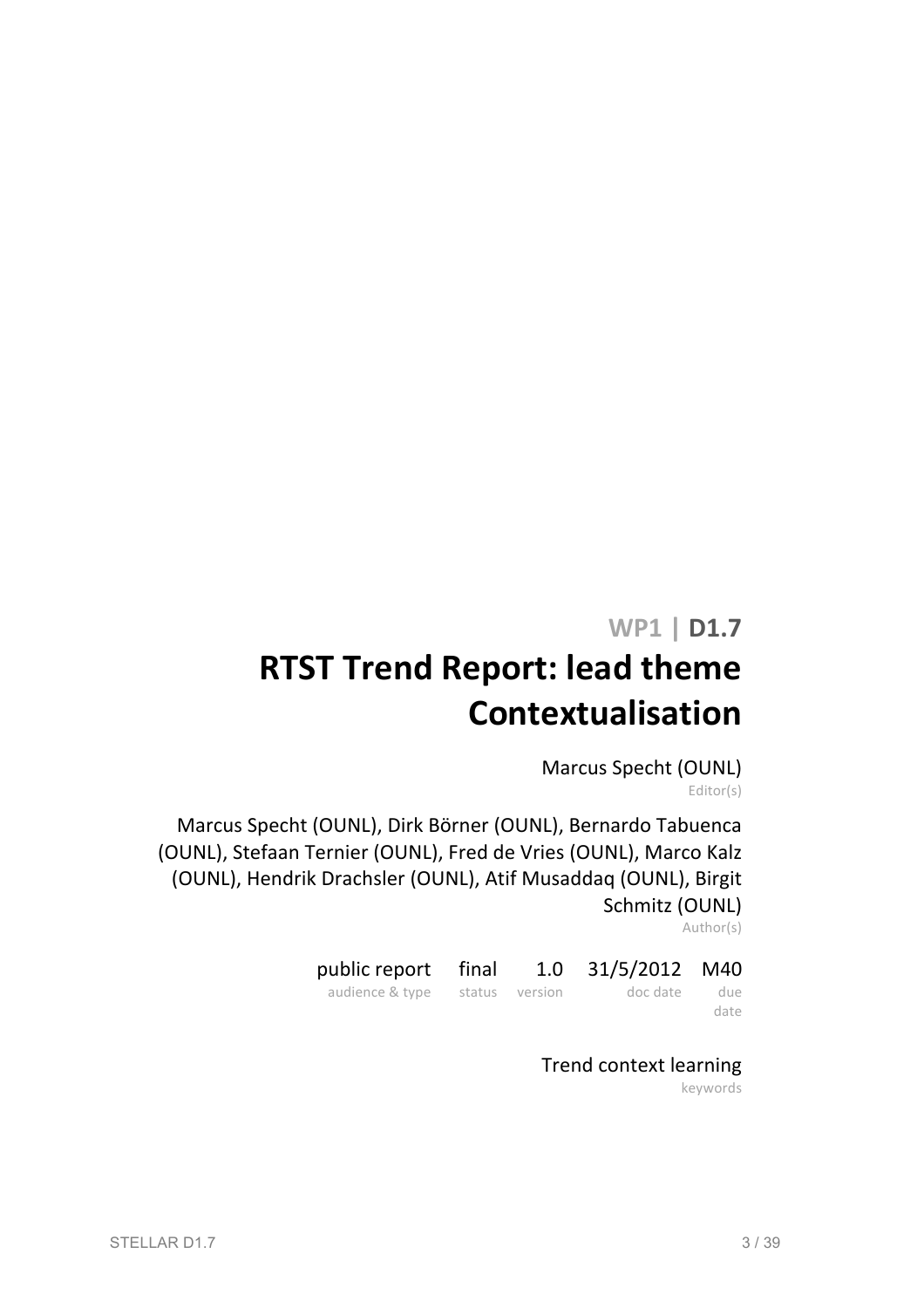# **Table of Contents**

| 1 |     |                                                                                                       |          |
|---|-----|-------------------------------------------------------------------------------------------------------|----------|
| 2 |     |                                                                                                       |          |
|   | 2.1 |                                                                                                       |          |
|   | 2.2 |                                                                                                       |          |
|   |     | Ambient Information Channels (AICHE)<br>2.2.1<br>2.2.2<br>Ecology of Resources Design Framework (EOR) | 10<br>11 |
|   | 2.3 | Bridging Contexts: Seamless learning support 12                                                       |          |
| 3 |     |                                                                                                       |          |
|   | 3.1 |                                                                                                       |          |
|   | 3.2 |                                                                                                       |          |
|   | 3.3 |                                                                                                       |          |
|   | 3.4 |                                                                                                       |          |
|   | 3.5 |                                                                                                       |          |
|   | 3.6 |                                                                                                       |          |
|   | 3.7 |                                                                                                       |          |
|   | 3.8 |                                                                                                       |          |
| 4 |     | Stakeholder workshop "Learning in Context 2012" 29                                                    |          |
| 5 |     |                                                                                                       |          |
| 6 |     |                                                                                                       |          |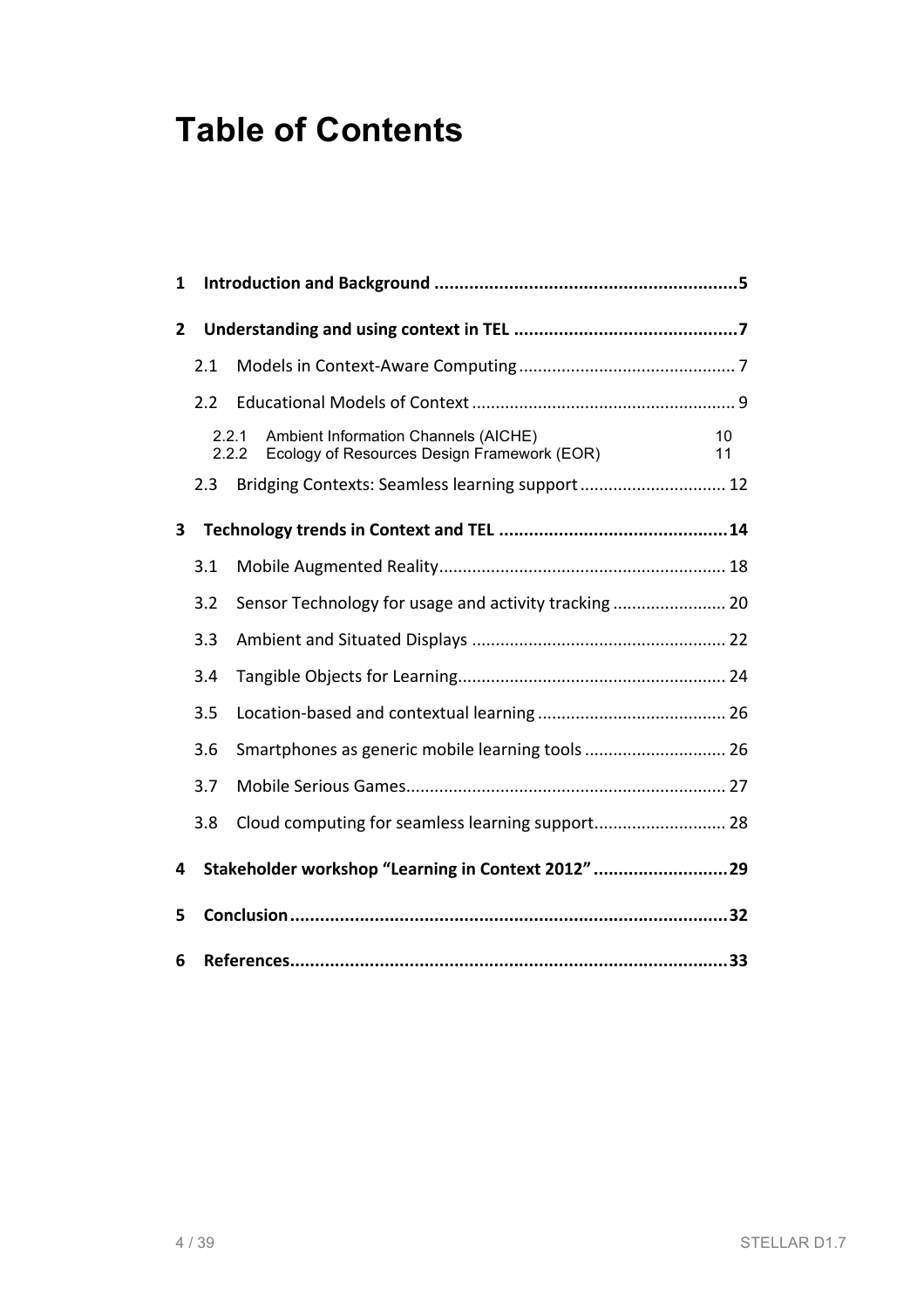## **1 Introduction and Background**

When starting the NoE STELLAR about 4 years ago in the Description of Work some of the main aspects of the Grand Challenge Cluster of Contextualisation of Learning have been identified and described. Two of the main assumptions and their consequences will be also reflected and discussed in this trend-scouting report.

*"Learning is woven into everyday life making use of new technologies. As a consequence tools, resources and systems needs to be contextualized. How can we* use technologies to deepen the learning experience in a specific learning context?"

This starting point reflects the trends for computers becoming more ubiquitous and embedded in everyday life and usage settings. 20 years after Marc Weiser's visionary statement about the disappearing computer it becomes more and more clear that the technologies we see appearing are components of this broader vision. The usage of technologies in everyday situations and especially in educational settings necessarily has to define the role, scope, impact and efficient usage of these. Therefore the linking and good practice integration of ubiquitous, mobile, and ambient technologies in educational settings has to be defined by their context of use.

In the first part of the trend scouting report we will outline some of the recent research works on contextual learning and how context is interpreted in educational practices.

Several technology trends play an important role for identifying the context of learning, adapting to the context, and interacting in context with learning systems. These technologies and their role are outlined in the technology trends section of this report. Relevant technologies are for example sensors, tangible computing, augmented reality, and smartphones. Defined as an original added value of mobile learning to have access to information and services anywhere and at anytime it becomes more and more important to understand how these technologies are related to the actual characteristics of the real life situation of the user.

*"Interplay between formal and informal learning needs to be instrumentalised (orchestrated) with physical artefacts, mobile devices and the configuration of physical and virtual space."*

By the introduction of social and mobile media the usage of digital media in informal learning settings has grown immensely in the last years. Especially the younger generation has adopted these technologies for everyday leisure and communication. More and more the relevance of these technologies, and the impact they have, became clear in recent media studies. The integration of these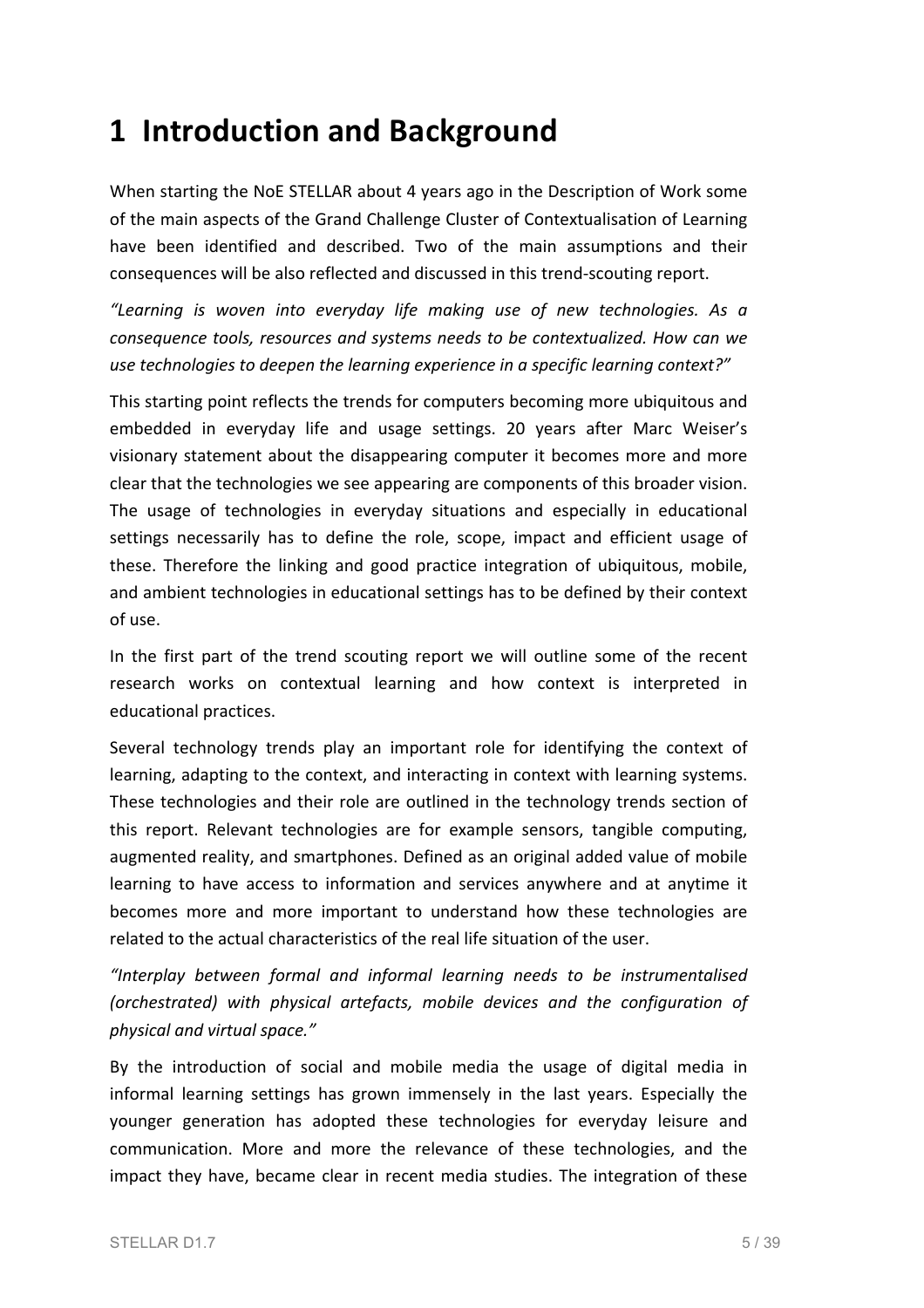technologies in blended learning scenarios combining formal learning in the classroom and informal learning aims at several theoretical underpinnings of technology enhanced learning. The problems and potential of orchestration with new technologies has been discussed in an orchestration whitepaper (Dillenbourg, 2011). In this trend scouting report we will therefore mainly focus on the aspects of using technology for linking learning contexts in informal and formal settings.

*"How can we use technologies that link learning contexts and support learning trajectories across multiple contexts with mobile, ambient or ubiquitous technologies?"* 

In summary this trend-scouting report highlights different design dimensions of contextualizing learning, which include:

- Designing Educational Context: the components and constituents of the educational setting, which also have to be orchestrated in an instructional design or the process of orchestration (Luckin, 2010, Specht, 2009).
- Bridging and linking learning contexts for seamless learning support: Wong et al. define design dimensions of seamless learning experiences and which gaps they identify and what challenges must be tackled to create seamless learning experiences (Wong, 2011).

Related research questions are:

- How can we build new islands of stable context for learning when the classroom is removed?
- How can contextualised learning support novel experiences?
- How can we link both virtual and real learning contexts via technology?
- Are learning standards and interoperability relevant in contextualised learning support?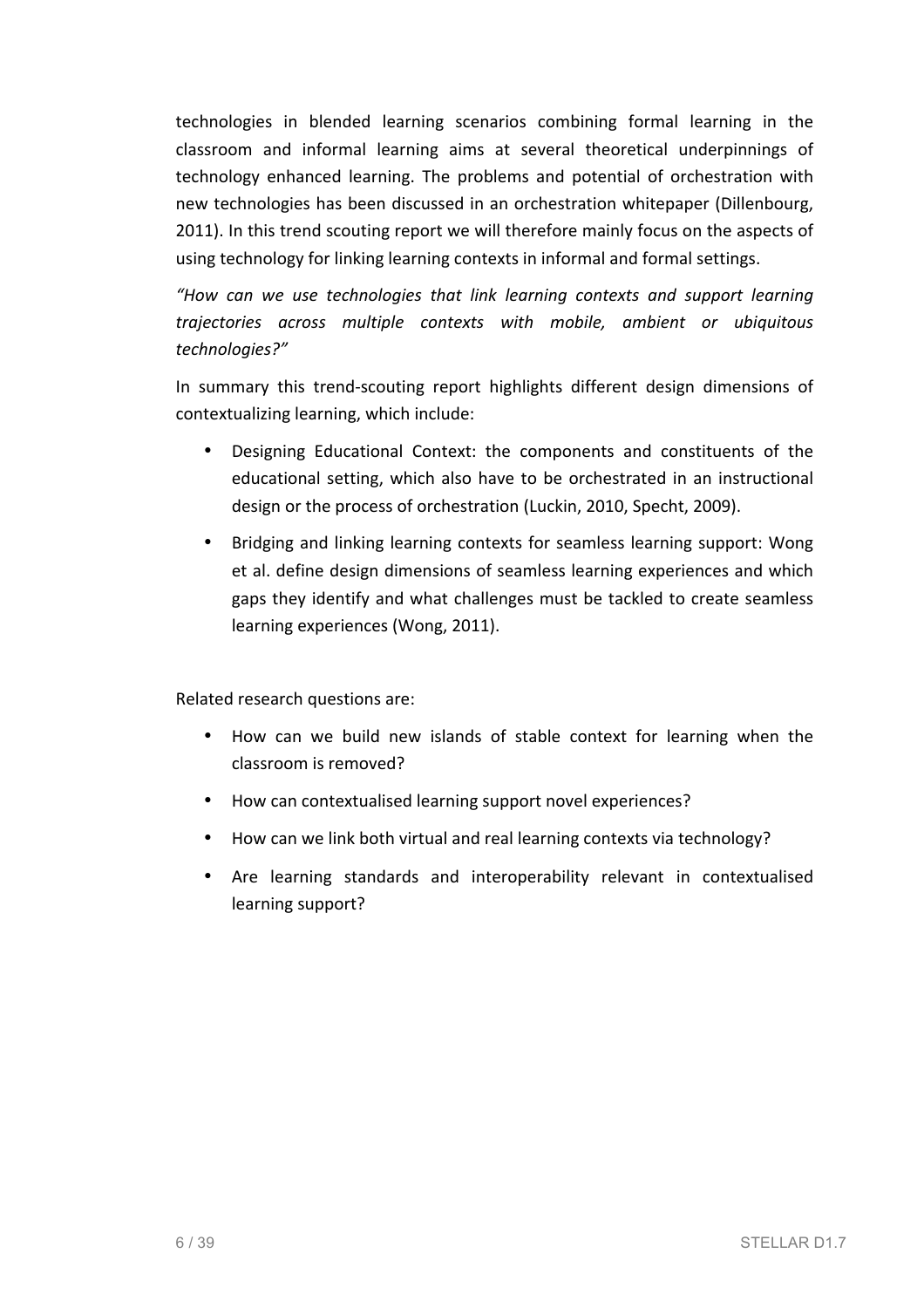# **2 Understanding and using context in TEL**

"**Context is everything**". In nearly every scientific discipline ranging from psychology to archaeology claims about the importance of context are made. Linguistics makes two claims about context: Context is defined as a) the text in which a word or passage appears and which helps ascertain its meaning b) the surroundings, circumstances, environment, background or settings which determine, specify, or clarify the meaning of an event. Several research communities related to TEL have recently worked on the role or the definition of context and how support learning in context (Luckin, 2010).

#### 2.1 Models in Context-Aware Computing

The field of context-aware computing has developed a variety of context definitions mostly starting from location or object context. In a pragmatic approach Zimmermann et al. (2007) give a workable definition of context: "any information that can be used to characterise the situation of an entity. An entity is a person, place, or object that is considered relevant to the interaction between the user and the application, including the user and the applications themselves". Moreover, Zimmermann clustered context into five fundamental categories:

- Individuality. Includes information about objects and users in the real world (with respect to users, their profile can include preferences, acquireddesired competences, learning style, etc.). This facet of context can also refer to information about groups and the attributes or properties the members have in common.
- Time. Refers to tempo coordinates. Ranges from simple points in time, to ranges, intervals and a complete history of entities.
- Location. It can be referred to the physical and/or virtual spatial coordinates. They can be described based on quantitative or qualitative location models, which allow working with absolute or relative positions respectively.
- Activity. Refers to what does the entity want to achieve and how. Reflects the entities goals, tasks and actions.
- Relations. Captures the relation an entity has established to other entities, and describes social, functional and compositional relationships.

Based on the mentioned parts of context, context-aware systems have so far strived to (a) adapt user interfaces, (b) filter information selection and presentation, (c)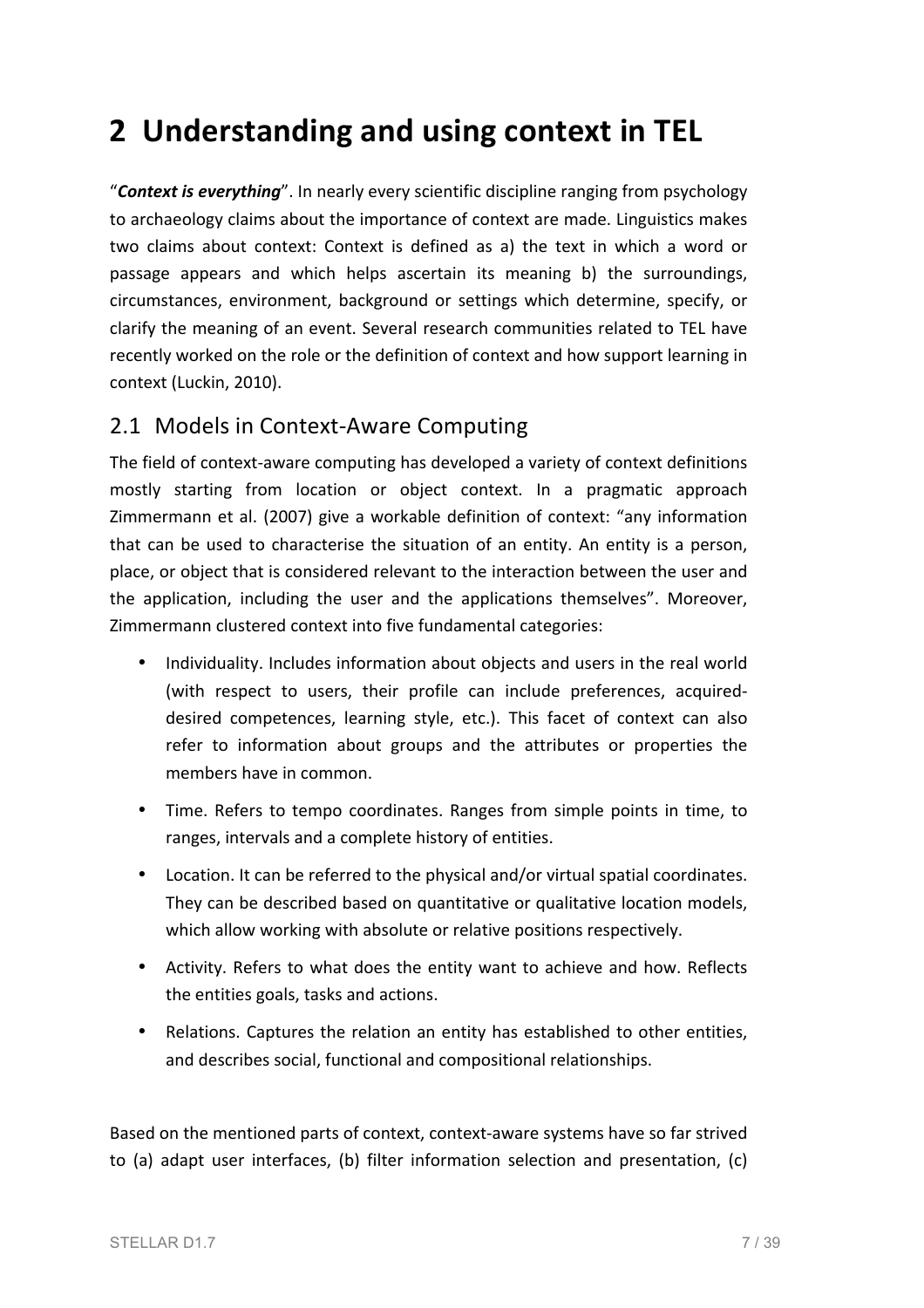increase the precision of information retrieval,  $(d)$  discover services,  $(e)$  make the user interaction implicit, or (f) build smart environments. In the 90's quite some work has been done on adaptive educational hypermedia environments making use of the task context, the preferences of learners, and or the previous knowledge of learners these systems adapted mostly to the identity context dimension.

Generally speaking the idea of context-aware systems originated out of ubiquitous computing and the adaptation of a computer system to its changing environment. Computers that become mobile or embedded in different environments should basically be able to sense their environment and react to environmental changes.

This idea is also rooted in Marc Weiser's vision of the disappearing computer:

*"The most profound technologies are those that disappear. They weave themselves into* the fabric of everyday life until they are indistinguishable from it." (Weiser, *1991)*

As one famous example, the so-called dangling string was an 8-foot long plastic string hanging from the ceiling in the corner of the hall. The string was connected to a little electronic motor that rotated the string depending on the computer network traffic in and out of the laboratory. The string rotated at different speeds and produced different sounds depending on the traffic.

In the last 50 years the relation between available computing devices and humans using those devices has been inverted. While in the 1960s only several people used big mainframe computers today everybody uses several computers daily, even without noticing, in watches, train ticketing machines, or mobile phones. As soon as all these computers are embedded and integrated into everyday artefacts the real world context of the artefacts becomes important.

Already in the 1980s in XEROX PARC research lab, different alternatives about ubiquitous computing devices and how to make computers disappear in our daily environment have been explored. Since then, many applications and even generic frameworks have been developed to enable the implementation of sensor-based interactive artefacts embedded in everyday interactions. As it has been mentioned earlier, Greenfield (2006) describes a whole range from coffee cups sending their coffee temperature to the potential drinker, to small plastic bunnies that sense when and where your kids are on their way home from school. Furthermore, technical solutions have been developed about core problems of accessing and integrating sensor information (sensor fusion), the identification of different contexts based on the sensor information, and even about different models for triggering actions of a computer system based on different contextual changes.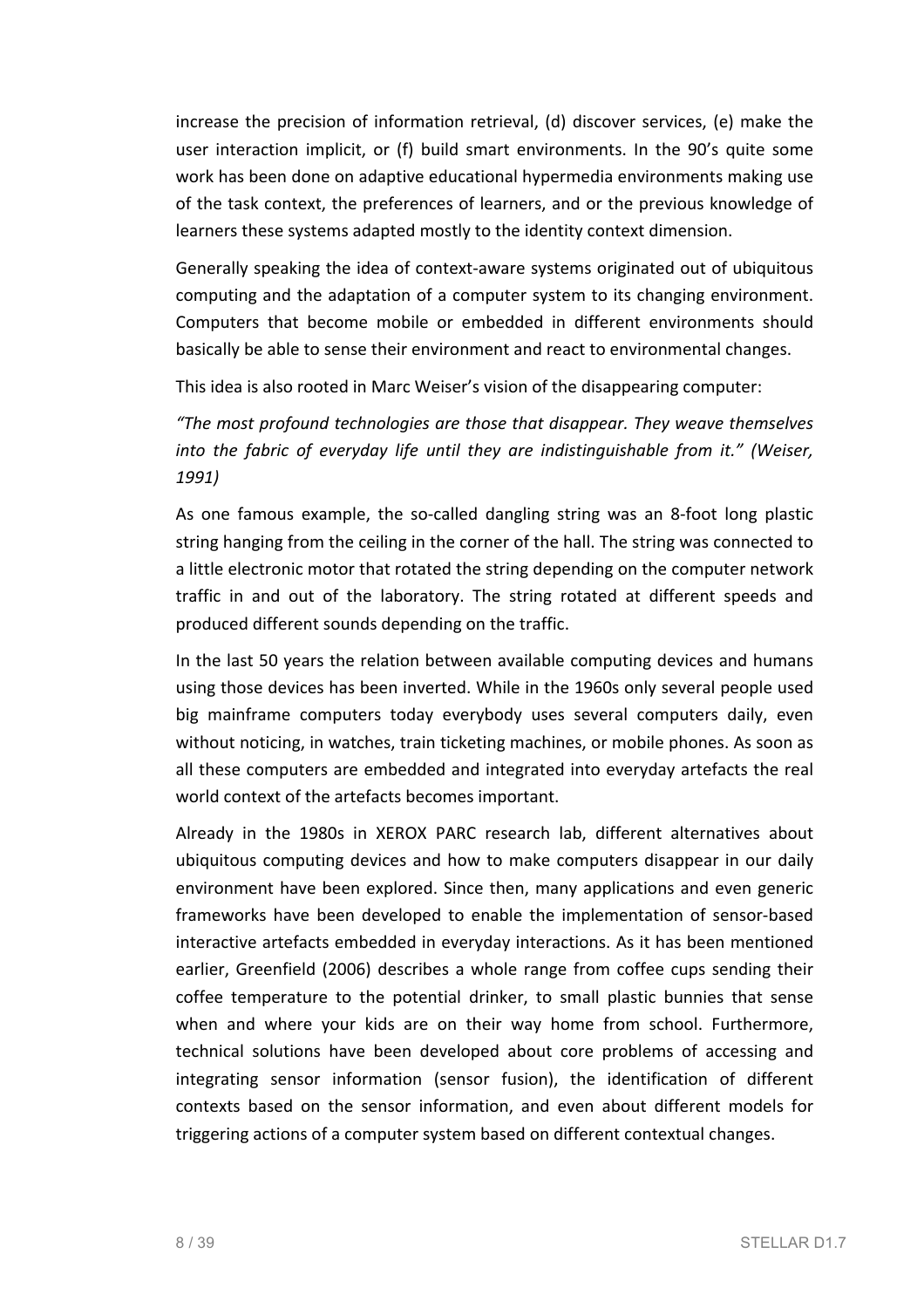For TEL these technology developments have most prominently been picked up by works in the area of field trip in which students can

- communicate with remote locations.
- collect data in the field with mobile devices and relate these to assignments and tasks given in an instructional context.

In Technology Enhanced Learning the term "context" has recently gained new importance due to the popularity of mobile devices and the developments in ubiquitous and context-aware computing in the last years. Research on contextaware computing and developments of mobile and sensor technologies have opened up new opportunities for supporting learning in context.

A recent Alpine Rendezvous workshop report has collected some of the relevant works in the field of contextual and location-based mobile learning: Education in the wild: contextual and location-based mobile learning in action (Brown et al., 2010). As one main conclusion of the presented works certainly the augmentation of the learners real-world environment can be seen as one trend, which will also be explored in this report. Context-aware technologies in this sense give an option to augment the learner's environment with relevant and supportive information and services. 

There are several challenges connected to the research on context and learning. Greenfield (2008) highlights some prospects and perils in context-aware and mobile learning support. While location-based learning is a first easy step into the direction of a more contextualised learning support the context-detection and real contextual awareness is related to "AI" hard problems. The intuitive integration of a variety of cues that humans are able to perceive is a still highly challenging problem for computer-based context detection.

## 2.2 Educational Models of Context

From a TEL perspective several models for designing and making use of technology for enriching learning experiences have been developed. For this trend-scouting report we have selected two models, which explicitly describe dimensions of design of contextual learning. The two models selected is the AICHE model (Specht, 2009) which describes contextualized learning support based on a model of context-aware computing and the related educational processes. The Ecology of resources framework from Luckin (2010) describes context more seen from the perspective of a complete ecosystems in which affordances and scaffolding can be applied for contextualized learning support. Without doubt there are several other models and works relevant for this discussion as Koole's FRAME model (2009), the mobile social media framework of De Jong et al (2008), or especially the works of Sharples (2002,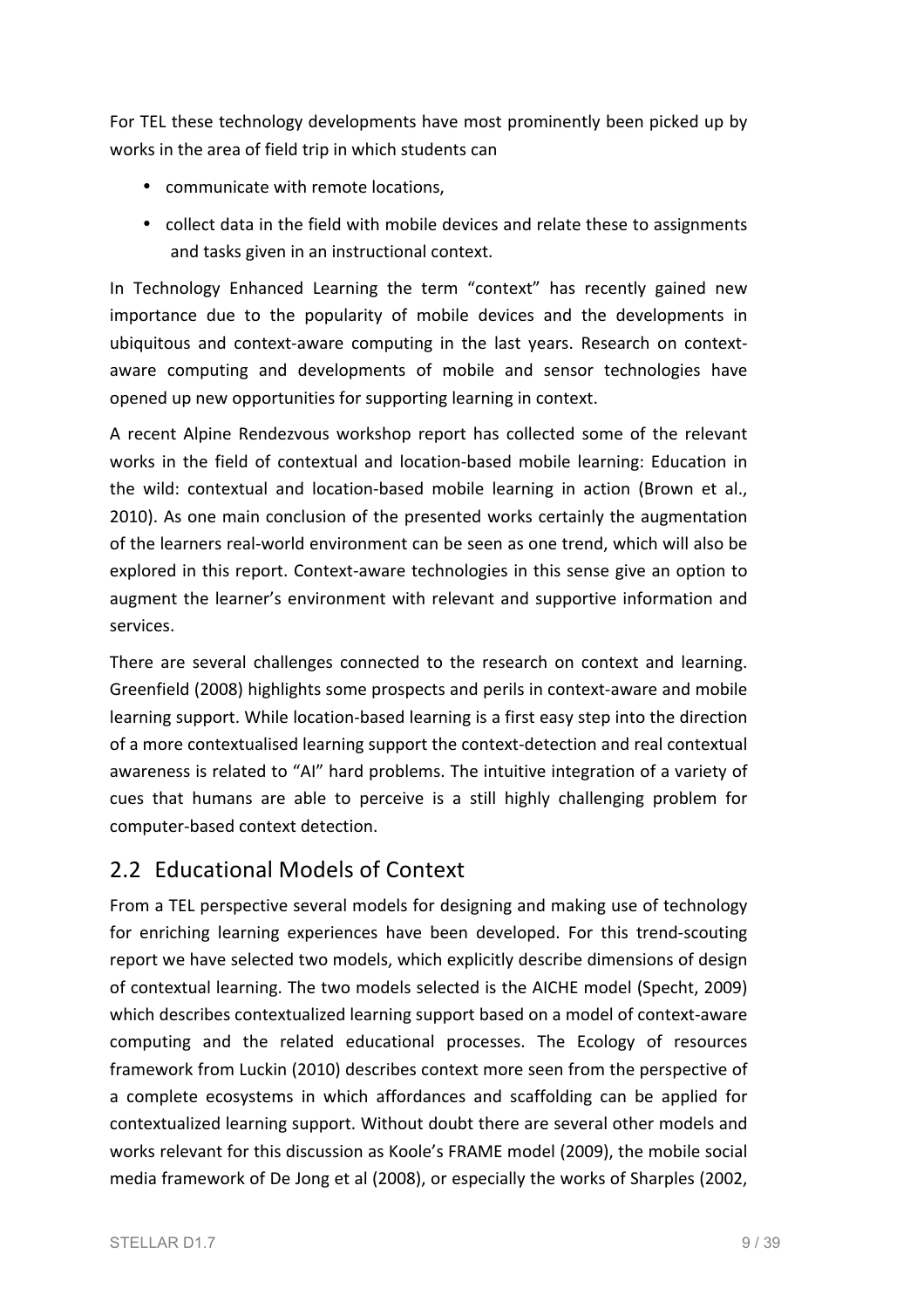2007) with a theory of learning for the mobile age. For underpinning the main trends and building a theoretical base for this report AICHE and EoR have been selected due to their focus on definitions of context and the use of context in educational design.

#### **2.2.1 Ambient Information Channels (AICHE)**

The AICHE model (Specht, 2009) allows describing patterns of contextual learning support in a generalised way. It integrates research of the last ten years about context-aware computing, information modelling, adaptive educational hypermedia, instructional design, and human computer interaction.

AICHE gives a simple metaphor of information channels that are ambient all around us. The underlying assumption is that it is simply possible to access any kind of information or computational service out of the "cloud". When we can access any kind of information as documents, messages, annotations, and services in a given situation we have the freedom to plan for educationally sensible interactions and do not need to think about technical barriers. The channels coming out of the cloud can transport multimodal information when bound to displays as visual, auditory, haptic, gustatory, or olfactory. Displays can also becomes simplified indicators of information as a light indicating contextual information in an abstracted way.

All channels have a set of meta-information (contextual information) connected to them as soon as they are instantiated. Basically this meta-information holds all contextual information about a channel like location, id, content, environment, relations, or activity. Channels can be bound to artefacts in the physical environment and these artefacts can be configured to indicate the channel information in a special way. This basically enables a flexible delivery and acquisition of information to and from the different channels.

Artefacts, channels, and users can make use of sensor information. As a simple example a channel and a user would have a location sensor attached to them and the channel would continuously scan for the best way to be displayed at the changing location of the user.

With the help of defined AICHE processes like aggregation, enrichment, synchronisation, and framing contextual learning patterns can be described in a simplified though still educationally motivated and closely linked to implementation strategies. Aggregation enables contextual learning support to use a variety of sensor information and combine the sensor data with data and information in the process of enrichment. In the design of contextual learning applications this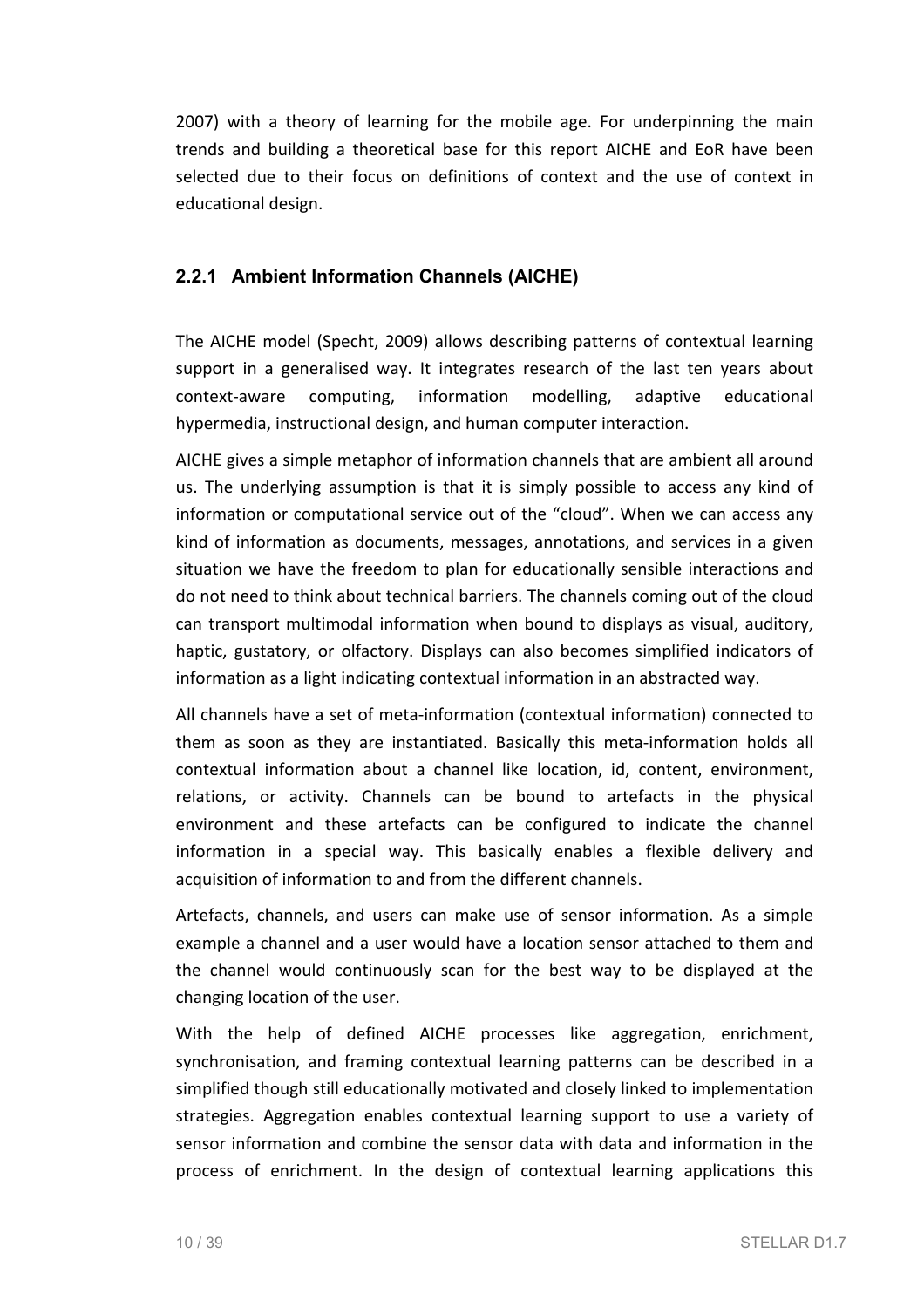basically leads to the description of the sensor information that is used for delivery as augmentation of the learners physical environment or to the use of sensor information that enables the selection and adaptation of other information channels.

The process of synchronisation describes the ways in which these information channels are combined, selected, filtered and how the synchronisation between the learner's context and the available information channels is achieved. In the process of synchronisation also the logic of context-aware and context-adaptive learning support is modelled. The approach of modelling contextual learning systems only via information channels and contextual meta-data enables the design of educational models ranging from programmed instruction, to more flexible scaffolding, to more explorative and constructivistic applications. In this model context is the linking entity, which is used for information selection, adaption of the learning logic as also the linking between learning situations.

#### **2.2.2 Ecology of Resources Design Framework (EOR)**

In her model on the ecology of resources, Luckin (2010) looks at several changes and extensions of context from a multi-disciplinary and also multidimensional perspective. Resources in a future learning ecology are distributed across devices and multiple computer-based technologies, multiple learners, a range of locations, multi-dimensional user modelling and scaffolding that involves meta-cognition, affect, and cognition, broader ranges of subject matter.

As the core concepts for the model Luckin defines the Zone of Available Assistance (ZAA), which describes the variety of resources that could provide assistance to a learner and the Zone of Proximal Adjustment (ZPA), which represents the subset of resources from the ZAA that are appropriate to the learner's needs.

In her model Luckin distinguishes three types of resources a) Knowledge and Skills, b) Tools and People, and c) Environment. The availability and usefulness of these resources are filtered by a variety of different filters, which range from formal filters like curricula to classroom arrangements and schedules. Furthermore resources and filters influence each other via relationships. In this ecology of learning resources, the "More Able Partner" (MAP) role can be taken by technology, peers or educators.

In the process for designing rich learning experiences through technology Luckin specifies three phases, with several steps:

• Phase 1: Create an Ecology of Resources Model to identify and organize the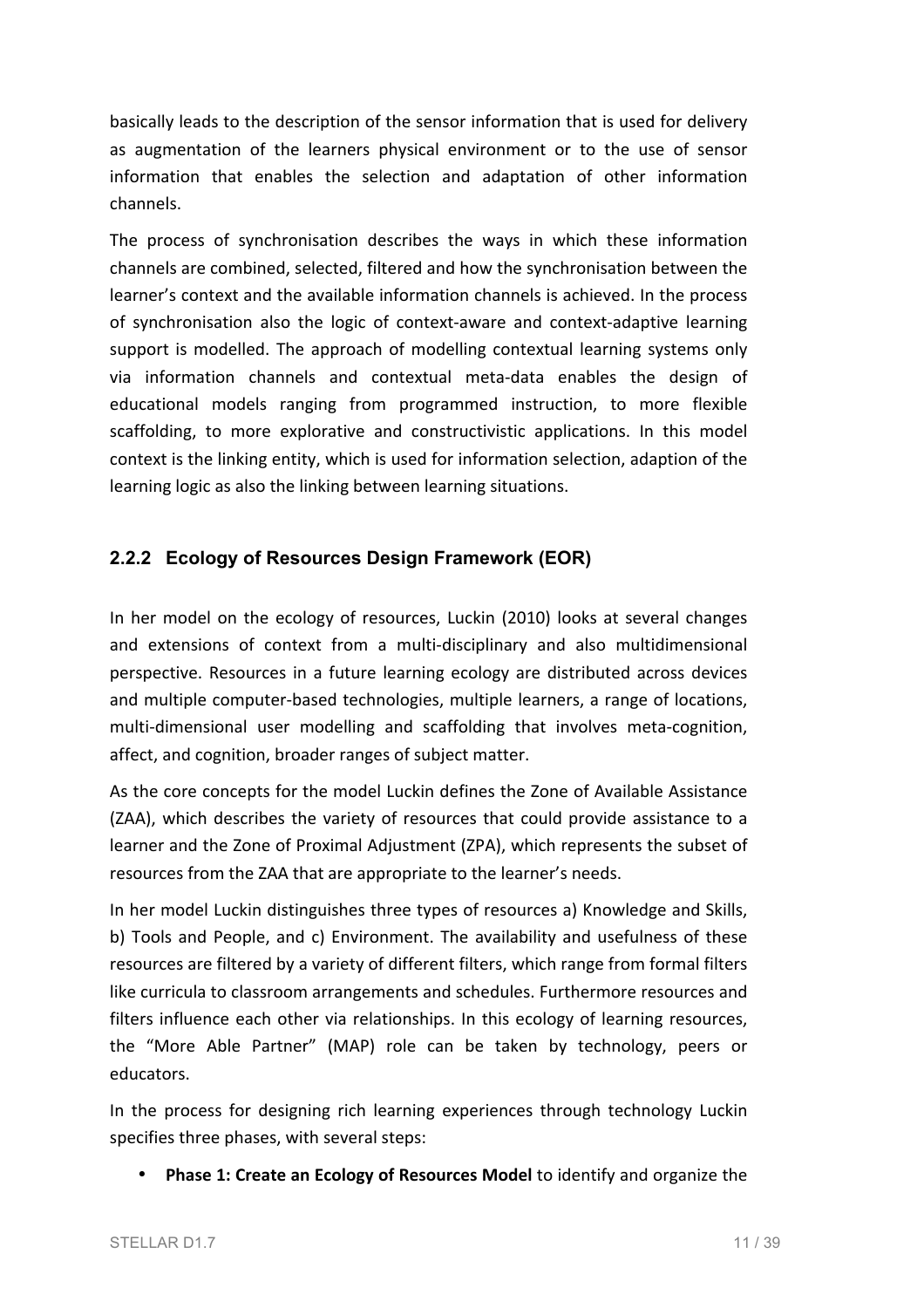potential forms of assistance that can act as resources for learning.

- o Step 1 **Brainstorming** Potential Resources to identify learners' ZAA
- o Step 2 - Specifying the **Focus of Attention**
- o Step 3 - **Categorizing** Resource Elements
- o Step 4 - Identify potential Resource **Filters**
- o Step 5 - Identify the **Learner's Resources**
- o Step 6 - Identify potential **More Able Partners**.
- Phase 2: Identify the relationships within and between the resources **produced in Phase 1.** Identify the extent to which these relationships meet a learner's needs and how they might be optimized with respect to that learner.
- **Phase 3: Develop the Scaffolds and Adjustments** to support the learning relationships identified in Phase 2 and enable the negotiation of a ZPA for a learner

Luckin describes a broad range of practical case studies and gives clear guidelines and steps for educational designers on how to design ecologies of resources which take a holistic perspective on the learning context. The model is highly flexible for using any kind of technological service but also classical learning aids and any kind of learning resource. Also the linking between different learning contexts or situations is discussed from a holistic, broad, and interdisciplinary perspective. Nevertheless Luckin defines context with respect to an individual person but that is constituted via billions of interactions that they have with the resources of the world.

#### 2.3 Bridging Contexts: Seamless learning support

While both models above (AICHE and EoR) conceptualize the context around the individual and try to understand the nature and forming of context recent approaches from the field of ubiquitous learning support have put the focus on linking different situations and learning contexts. From that perspective the notion of the "seams" in learning support and the role of technology in this becomes more prominent.

Wong et al. (2011) focus on the role of technology in seamless learning supported by 1:1 (one device per learner) settings. In an analysis of 49 papers, Wong (2011) identifies ten dimensions of Mobile Seamless Learning (MSL) relevant for future research:

• (MSL1) Encompassing formal and informal learning;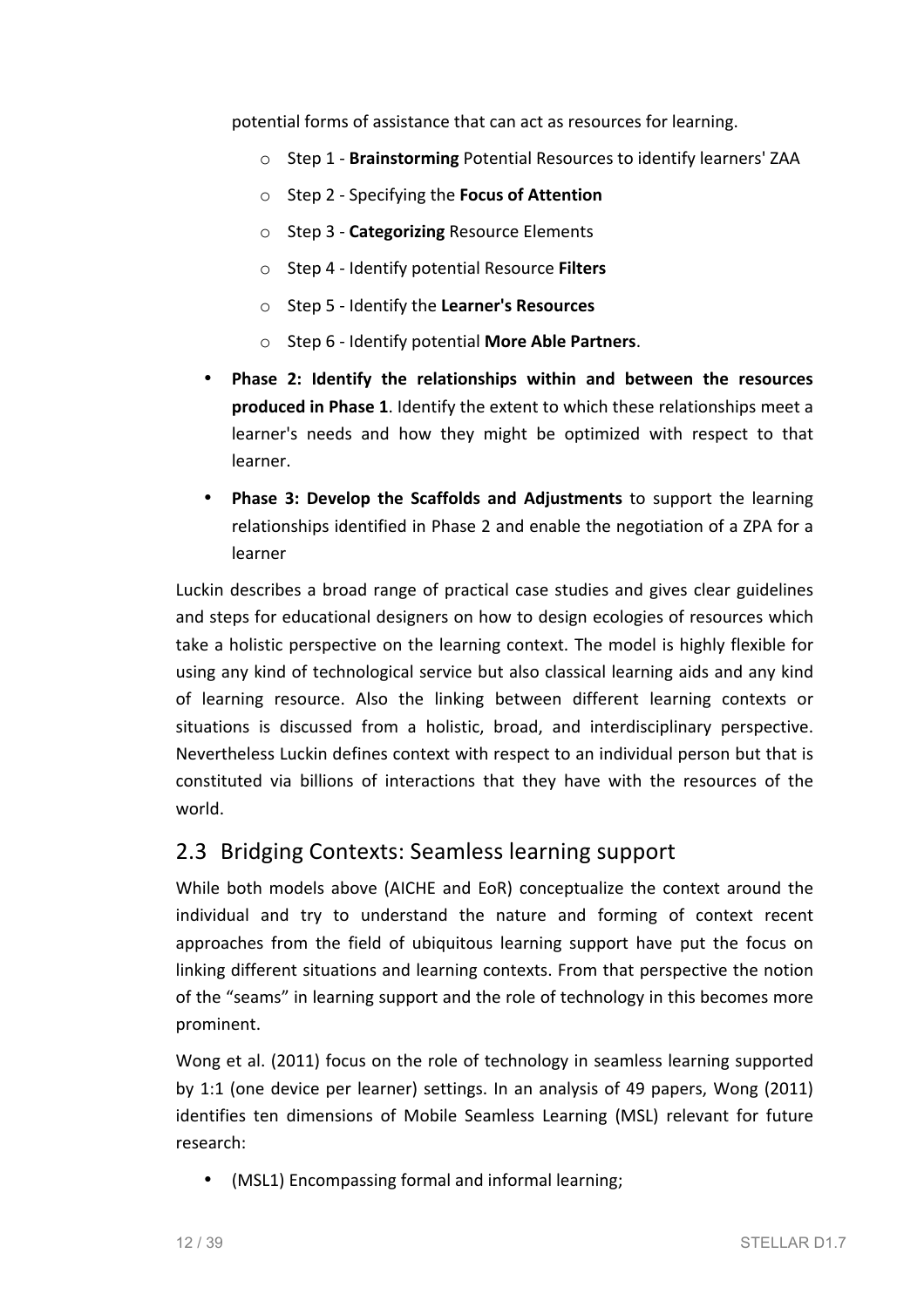- (MSL2) Encompassing personalised and social learning;
- (MSL3) Across time;
- (MSL4) Across locations;
- (MSL5) Ubiquitous knowledge access (a combination of context-aware learning, augmented reality learning, and ubiquitous Internet access);
- (MSL6) Encompassing physical and digital worlds;
- (MSL7) Combined use of multiple device types (including "stable" technologies such as desktop computers, interactive whiteboards);
- (MSL8) Seamless switching between multiple learning tasks (such as data  $collection + analysis + communication).$
- (MSL9) Knowledge synthesis (a combination of prior + new knowledge, abstract + concrete knowledge, and multi-disciplinary learning);
- (MSL10) Encompassing multiple pedagogical or learning activity models.

On bridging the gaps within the named 10 dimensions, a technological, pedagogical, and learner centric perspective can be taken according to the authors. Nevertheless they see the necessity to approach all of these seams or gaps.

By advocating MSL, it is our intention to combine the technological resources *(essentially MSL5 and MSL7) and pedagogical means (essentially MSL8 and MSL10)*  to "ignite" (scaffold, nurture, and support) our learners' "inner fire" of sense making *or* sense creation (relevant to MSL9). Such dispositions are stimulated by new *information* (either intentionally or incidentally) accessed or sensed anytime, anywhere (MSL3 and MSL4), and within any context (MSL1, MSL2, and MSL6), thus enabling the learners to experience genuinely holistic learning. (Wong, 2011, page *24)*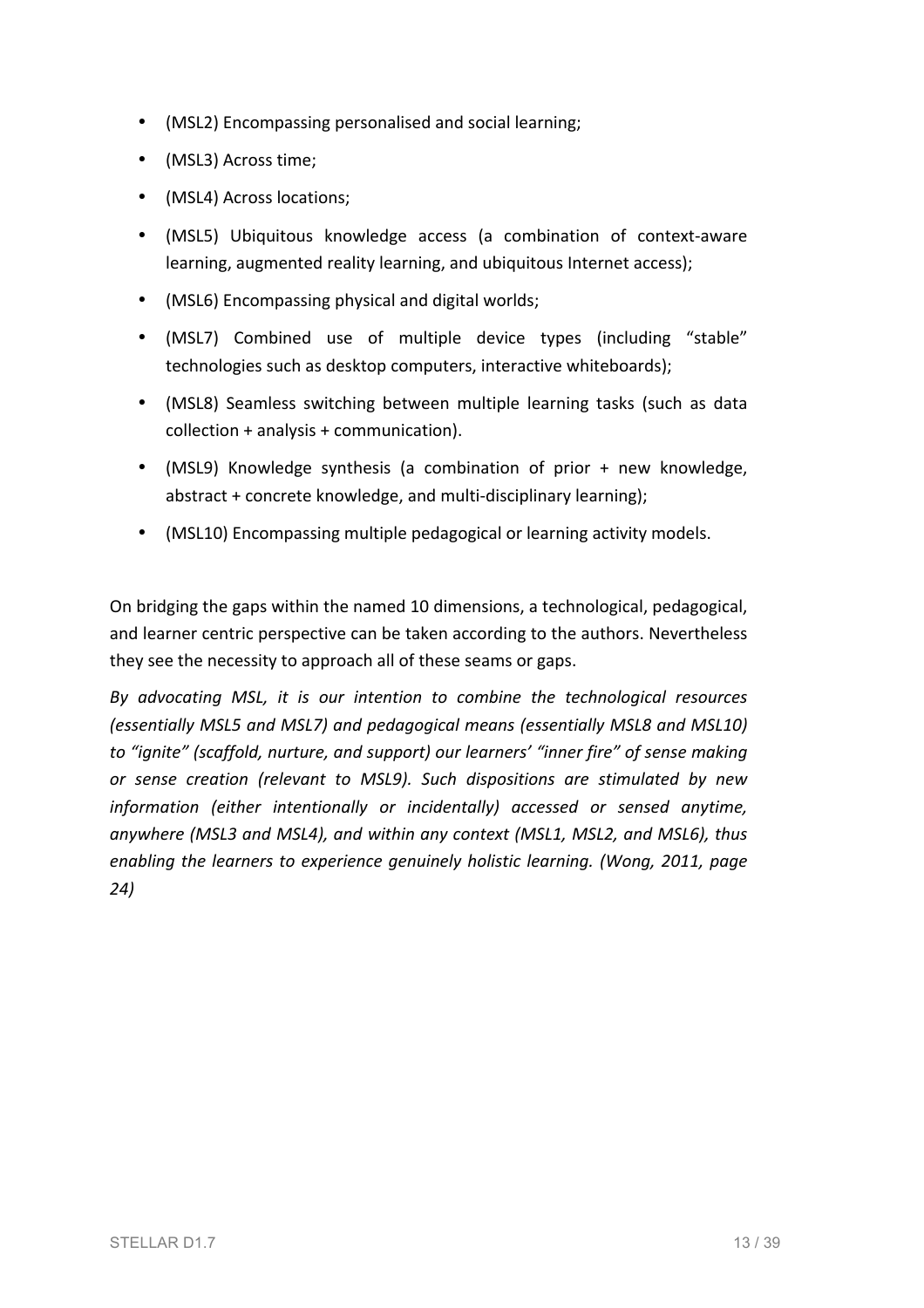# **3 Technology trends in Context and TEL**

Based on the theoretical underpinning from above we have studied several recent reports and studies on important issues in contextualized and seamless learning support.

In 2006 a group of 17 internationally recognized researchers wrote a report (Chan et al., 2006) on a paradigm shift in TEL. In the abstract of the "One-to-One technology-enhanced learning: an opportunity for global research collaboration" report they state:

*Over the next 10 years, we anticipate that personal, portable, wirelessly-networked technologies* will become ubiquitous in the lives of learners  $-$  *indeed,* in many *countries, this is already a reality. We see that ready-to-hand access creates the potential for a new phase in the evolution of technology-enhanced learning (TEL), characterized by "seamless learning spaces" and marked by continuity of the learning experience across different scenarios (or environments), and emerging from the availability of one device or more per student ("one-to-one"). One-to-one* TEL has the potential to "cross the chasm" from early adopters conducting isolated design studies to **adoption-based research and widespread implementation**, with *the help of research and evaluation that gives attention to the digital divide and* other potentially negative consequences of pervasive computing.

Beside the focus on seamless learning support the authors also highlight some features of one-to-one technology and it's potential impact on education and learning. 

- *(1) Portability that takes the computer to different sites and allows movement* within a site so that the bounds of the classroom are extended to the limits *of wireless networks;*
- *(2) Social interactivity supported by mobile and wireless technologies that enables direct peer-to-peer communication, data exchange, and face-to-face interactions and collaboration;*
- *(3) Customisation to the individual's path of investigation;*
- *(4) Context sensitivity that automatically logs and aggregates usage for designing collaborative filtering* systems and predictive user interfaces;
- *(5) Connectivity that creates a true shared environment via a common network*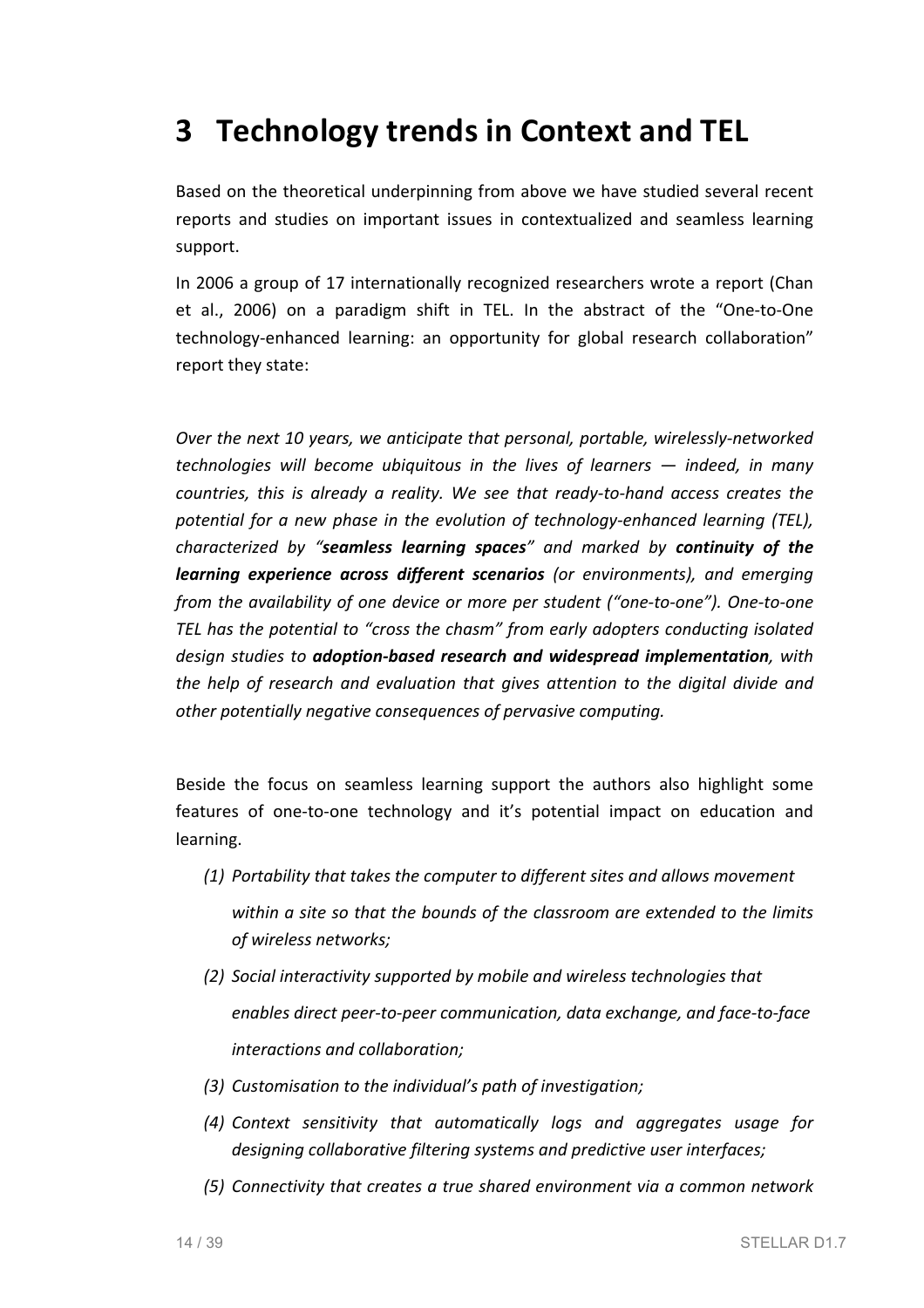*for data collection among distributed devices;*

*(6) Combining digital and physical worlds with sensors, smart rooms, and ambient environments that capture real-world information of users, devices,* and locations (geographical information systems) and represent it in a *format that is usable in the digital realm.* 

| <b>Horizon Reports</b>                             |  |
|----------------------------------------------------|--|
| <b>Technology Trends</b>                           |  |
| $\sqrt{4}$ 2004                                    |  |
| . Learning Objects                                 |  |
| • Calable Vector Graphics                          |  |
| ● © Rapid Prototyping                              |  |
| . Multimodal Interfaces                            |  |
| • © Context Aware Computing                        |  |
| ● ◇ Knowledge Webs                                 |  |
| $\sqrt{4}$ 2005                                    |  |
| • © Extended Learning                              |  |
| · Ubiquitous Wireless<br>· Intelligent Searching   |  |
| · Educational Gaming                               |  |
| . Social Networks and Knowledge Webs               |  |
| . Context Aware Computing/Augmented Reality        |  |
| 7.42006                                            |  |
| ● ◇ Social Computing                               |  |
| • O Personal Broadcasting                          |  |
| . The Phones in their Pockets                      |  |
| · Educational Gaming                               |  |
| . Augmented Reality and Enhanced Visualisation     |  |
| . Context Aware Environments and Devices           |  |
| $\sqrt{4}$ 2007                                    |  |
| . User Created Content                             |  |
| ● ◇ Social Networking                              |  |
| . Mobile Phones<br>● ◇ Virtual Worlds              |  |
| . New Scholarship                                  |  |
| . Massive Multiplayer Educational Gaming           |  |
| $-2008$                                            |  |
| ● © Grassroots Video                               |  |
| . Collaboration Webs                               |  |
| • O Mobile Broadbend                               |  |
| ● ○ Data Mashups                                   |  |
| • Oollective Intelligence                          |  |
| • Social Operating Systems                         |  |
| 7.42009                                            |  |
| $\bullet \diamond$ Mobiles                         |  |
| ● © Cloud Computing                                |  |
| ● ◇ Geo Everything                                 |  |
| . The Personal Web                                 |  |
| • Semantic-Aware Applications<br>• O Smart Objects |  |
| 7.42010                                            |  |
|                                                    |  |
| • O Mobile Computing<br>● ◇ Open Content           |  |
| <b>• © Electronic Books</b>                        |  |
| • Simple Augmented Reality                         |  |
| • © Gesture Based Computing                        |  |
| . Visual Data Analysis                             |  |
| $\sqrt{2011}$                                      |  |
| <b>• © Electronic Books</b>                        |  |
| · Mobiles                                          |  |
| ● ◇ Augmented Reality                              |  |
| ● ◇ Game-Based Learning                            |  |
| • © Gesture Based Computing                        |  |
| • © Learning Analytics                             |  |

In its yearly reports the Horizon Project analyses and describes main technology trends and their impact on teaching, learning, research, or creative expression.

In the last 6 years the horizon report identified key technologies in every year and classified them according to their time horizon until adoption. 

Since 2004 developments and applications around context-aware computing, multi-modal interfaces, ubiquitous wireless access, contextaware computing and augmented reality have been described relevant. In the last years Mobiles became a repeating topic in different variations, cloud-based computing, geoeverything, electronic books, as also new forms of interaction have been described in these reports.

In 2009 the Horizon Report explains several technologies, which will "significantly impact the choice of learning focused organisations within the next five years" (Horizon Project, 2009).

The six topics highlighted in the 2009 report were Mobiles, Cloud Computing, Geo-

Everything, the Personal Web, Semantic-Aware Applications, and Smart Objects.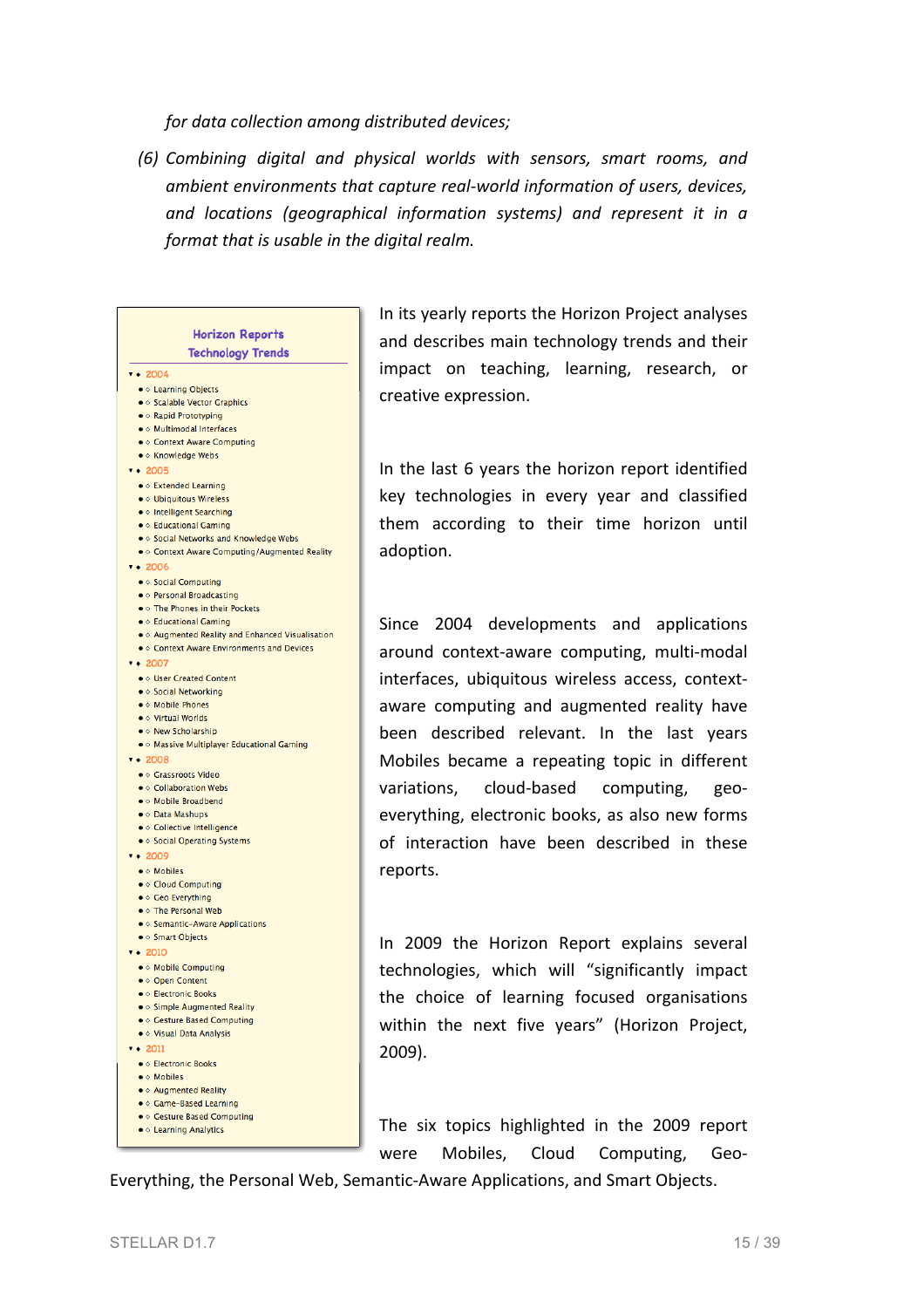Over all the years the reports also have identified key trends related to the technology trends identified. In 2011 key-trends and challenges have been identified as:

- Abundance of resources and relationships is more and more challenging for educators.
- People expect to be able to work, learn, and study whenever and wherever they want.
- A world of work, which is increasingly collaborative, also challenges to reflect on the structure of student projects.
- Digital media literacy continues its rise in importance as a key skill in every discipline and profession.
- Economic pressure challenges traditional models of education and educational institutions.

In general the usage of mobile technology has an impact and plays an important role in many of these developments. Which also links back to the one-to-one perspective and the foreseen developments.

On the one hand, the mobile technology and embedded technology enable **ubiquitous access to information** and integrate information display and access in traditionally static or manually controlled displays and visualisation tools as digital boards. This does not only change the availability of computational power in the classroom and the availability of content, but also has high implications on the design and the structuring of physical spaces as classrooms today. Furthermore, through the integration of new forms of human computer interaction this also has implications for the social relationships and the group interactions in the classrooms. In that sense, the ubiquitous and cloud-based access to information is linked to the topic of seamless integration of learning support and bridging the gaps between different learning contexts. Furthermore mobile technology enables the linking of informal learning and non-classroom activities with traditional learning.

On the other hand, the use of mobile devices and embedded technology also support the *integration and use of these technologies in classically not* "**computerised"** contexts of work, leisure, and learning. In that sense the linking between classical physical environments and digital media are a key research challenge, which are linked to technology trends as augmented reality, geoeverything, data-mashups, or smart objects. In general these technologies and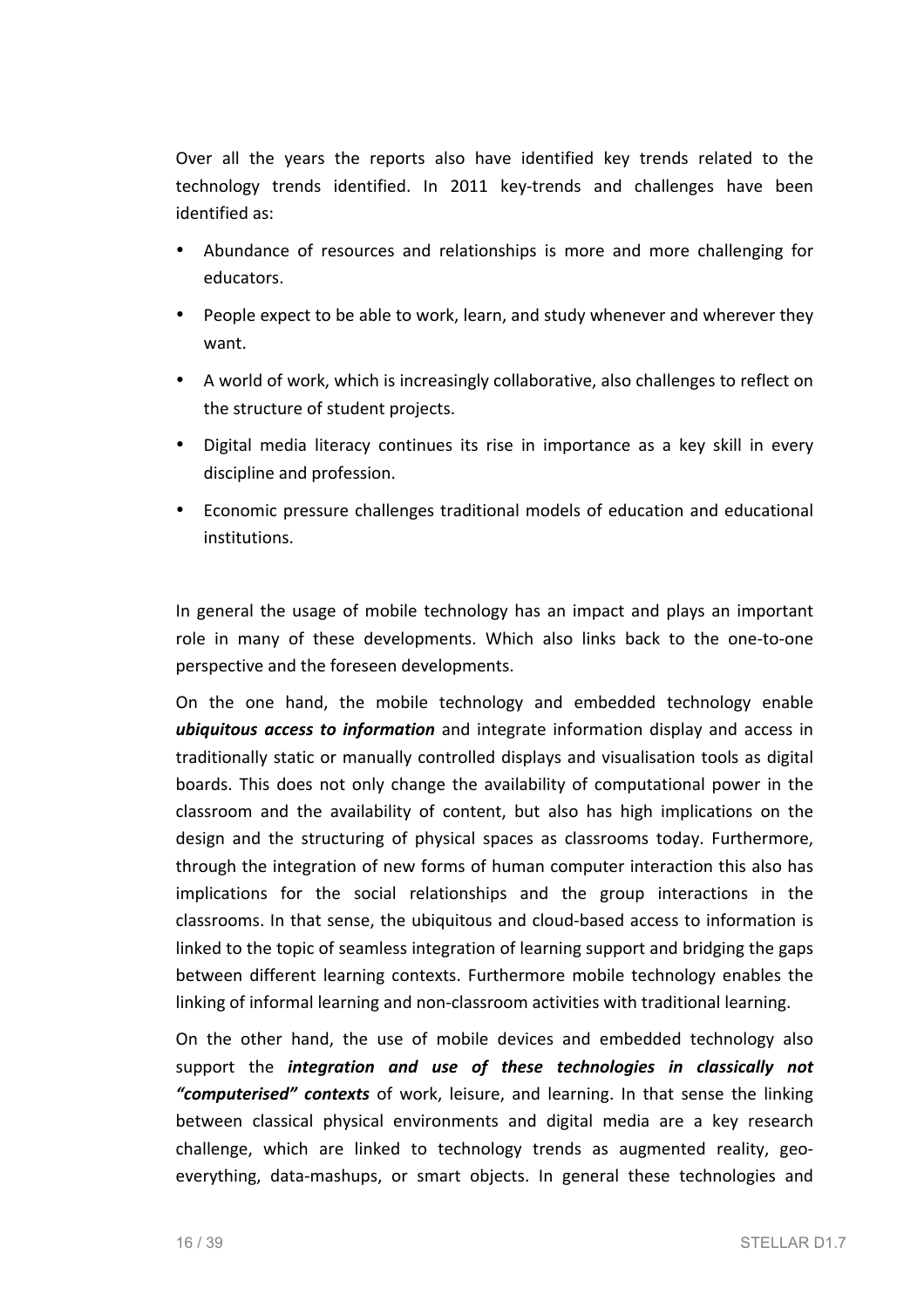trends aim at the support of deepening and broadening learning experiences in context more than bridging between contexts.

Additionally especially mobile technologies open up new opportunities for *linking and bridging between contexts*. This is linked to the seamless support of learning activities distributed across time, space, and social contexts.

As an additional step for this trend scouting report an expert concept mapping study has been done. The detailed methodology and the results have been reported in Börner et al. (2010). The expert concept mapping methodology offers a structured participative conceptualization approach to identify clusters of ideas and opinions generated by experts within the domain of mobile learning. Using the concept mapping approach the study identified educational problems and the related domain concepts in mobile learning. In the concept mapping study 20 internationally recognized experts contributed by reactions on the research questions:

*RQ1. What are the educational problems that mobile learning is trying to solve? RQ2. Which problem clusters can be identified and how are they emphasized? RQ3. How are the different problem areas related within the overall research domain of mobile learning?*

The core educational concepts of mobile learning identified are: "access to learning", "contextual learning", "orchestrating learning across contexts", "personalization", and "collaboration".

Throughout the report of the expert group in 2006, the Horizon reports of the last years, the expert concept mapping study, as also other reviewed works we have identified two main clusters of research focus. In the following, we have selected some technology trends for which dedicated literature reviews have been done in the context of this trend scouting report. The technologies have been selected according to their contribution to the two main identified issues from above, i.e. the **deepening of learning experiences in context** and the *linking of learning experiences across contexts*.

The detailed reports about the undertaken work are published or are currently under review for publications. For each of the topics a summary of one page is reported here. The selected technology and research trends are:

Deepening learning experiences by:

- Mobile augmented reality (Journal publication in 2011, Specht et al., 2011)
- Sensor Technology for usage and activity tracking (Journal publication under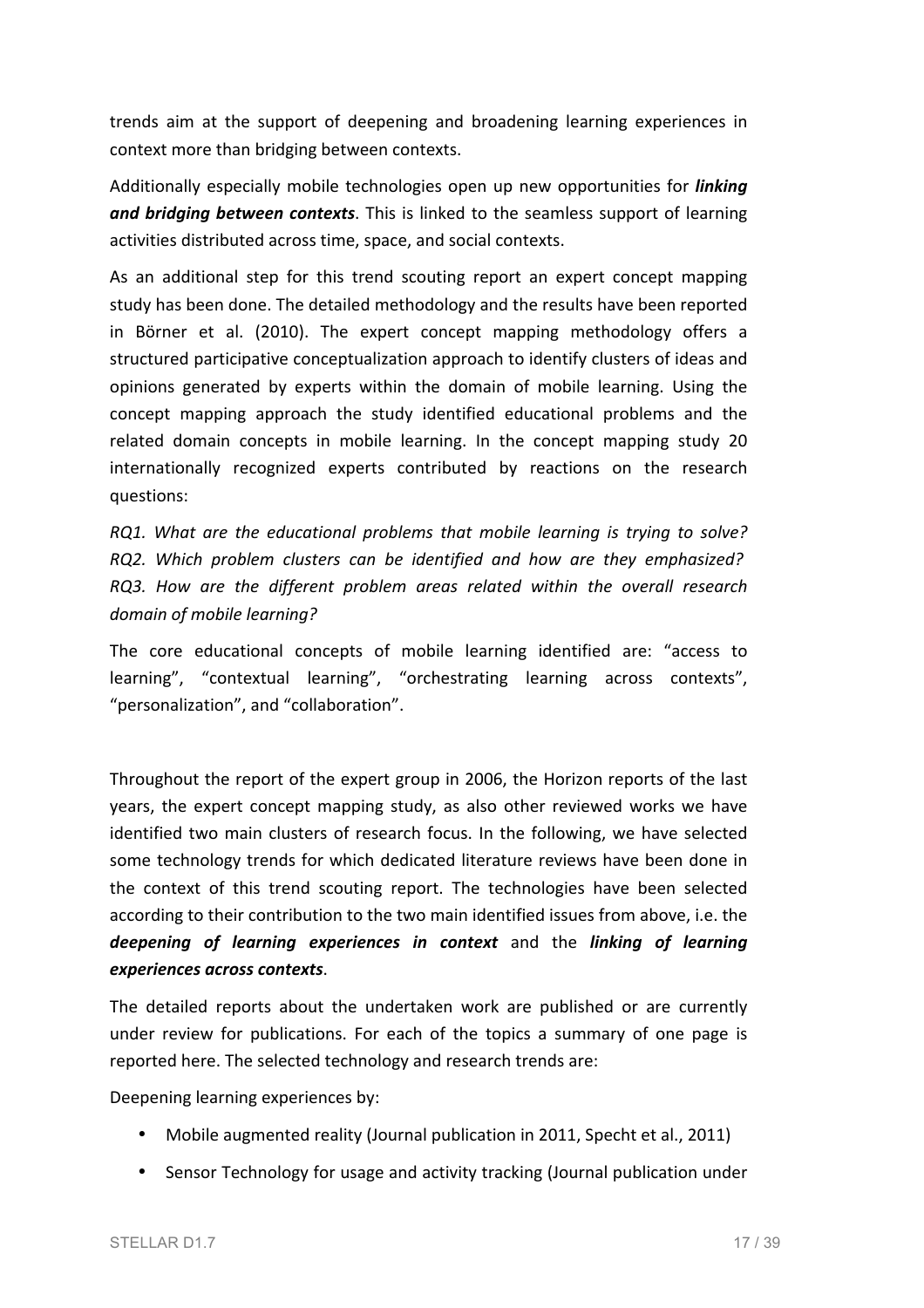preparation for 2013).

- Ambient and Situated Displays (Literature review submitted to Computers & Education, 2011)
- Tangible Objects for Learning (Literature review submitted to EC-TEL 2012)

Linking learning contexts by:

- Location-based and contextual Learning (Report published from ARV 2010, Brown et al., 2010)
- Smartphones as generic learning tools (publication under preparation for International Journal of Mobile and Blended Learning, 2012).
- Mobiles Serious Games (Literature review submitted to International Journal of Technology Enhanced Learning, 2012)
- Cloud computing for seamless learning support (Book publication under preparation)

#### 3.1 Mobile Augmented Reality

Based on Specht, M., Ternier, S., & Greller, W. (2011). Mobile Augmented Reality for Learning: A Case *Study. Journal Of The Research Center For Educational Technology, 7(1). Retrieved January 18, 2012, from http://www.rcetj.org/index.php/rcetj/article/view/151*

Until recently, augmented reality (AR) applications were mostly available for powerful workstations and high power personal computers. The introduction of augmented reality applications to smartphones enabled new and mobile AR experiences for everyday users. Because of the increasing pervasion of smartphones, AR is set to become a ubiquitous commodity for leisure and mobile learning. With this ubiquitous availability, mobile AR allows to devise and design innovative learning scenarios in real world settings. This carries much promise for enhanced learning experiences in situated learning.

Milgram and Kishino (1994) describe augmented reality (AR) as "relating purely virtual environments to purely real environments". Like context-aware systems, augmented reality applications make it possible to filter information and present information overlays relative to the user's current context (Zimmermann et al., 2005, 2007). Information in context can be filtered according to location, movement path, facing direction, object in focus, time period or according to metainformation such as the learner's personal interests or profile.

In addition to this conceptual model of AR applications, an engineering perspective is required to understand the technical components and their role in mobile AR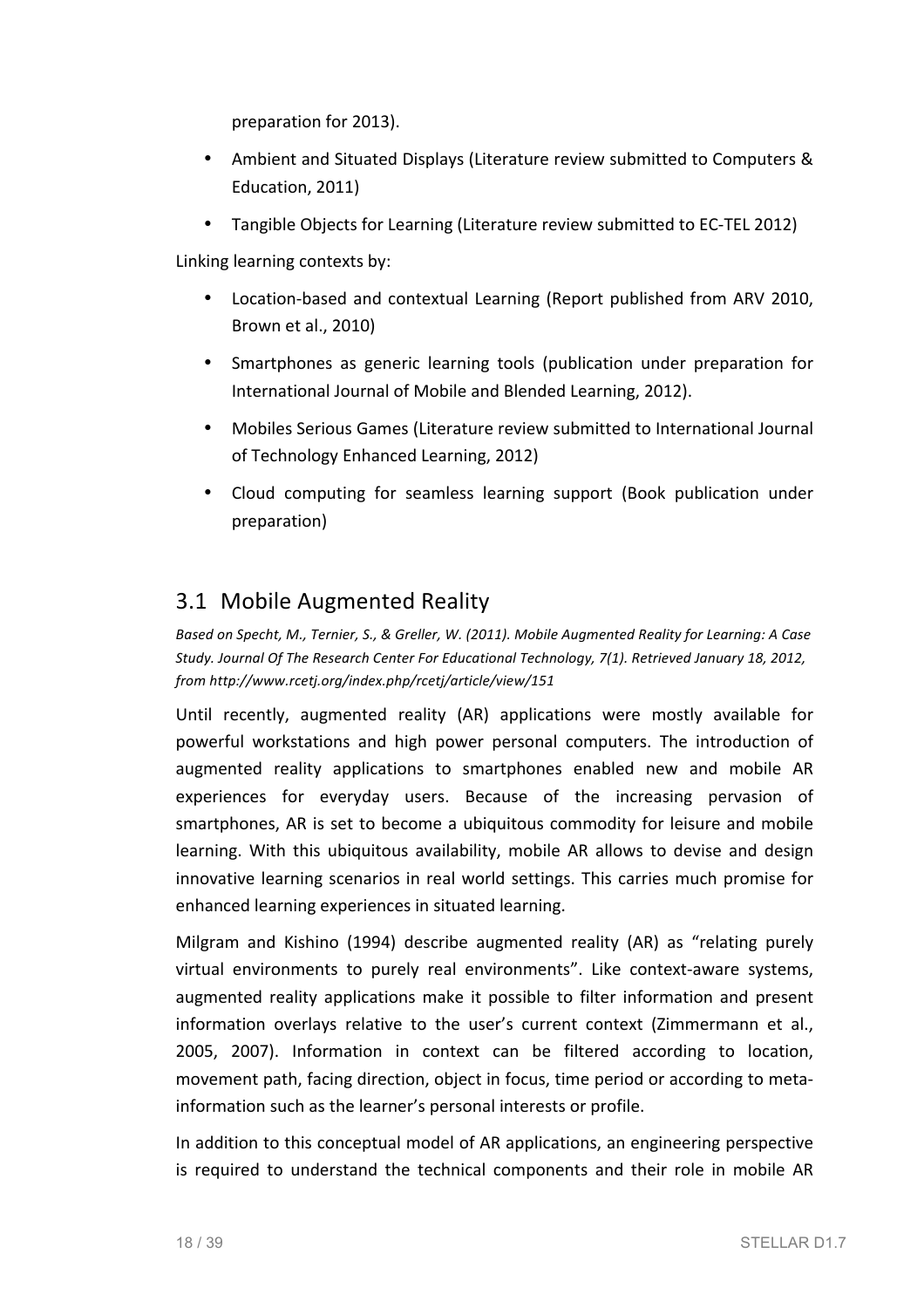systems for learning. In their description of the history of mobile AR Wagner et al. (2009) have identified the following technical components of mobile AR systems as being important:

- *Flexible Display Systems*: this includes head mounted display systems, camera phones, and hand-held projectors. Display technologies become increasingly more flexible and cheaper to produce. These technologies enable the augmentation of everyday vision of mobile users.
- *Sensor systems* in mobile devices like gyroscopes, GPS, electronic compass, cameras, microphone, as well as indoor location tracking systems.
- *Wireless networking protocols and standards* supporting indoor and outdoor augmentation settings. These also enable multi-user real time interaction in the augmented reality.
- Mobile Phones with computational power to do real time visualization of 3D objects and overlays on a standalone device.
- *Tagging and tracking technologies* with six degrees of freedom, multimarker tracking, and hybrid tracking systems. This is also related to one of the most researched areas in AR, the registration problem (Bimber, 2005). It describes the problem of linking the real world perception of a mobile AR user and the presentation of the augmentation layer. Thus, the registration problem is closely linked to what we have been referring to as synchronisation.
- *Linking of location-based AR information* in storytelling and gaming approaches. There is an urgent need when AR is used for learning support to link AR experiences with instructional designs or at least with task structures and sequencing approaches. Storytelling and gaming approaches are currently the most prominent approaches.
- *Flexible layer-based AR browsers* with integration of social media. Basically, AR systems must also build on existing information channels and can present existing information to users in a new kind of user interface. Therefore, implementations of mobile AR for learning must enable open interfaces to existing content and services.

(Mobile) Augmented reality can be applied in various educational domains. It can help learners to gain a deeper understanding, experience embedded learning content in real world overlays, or explore content driven by their current situation or environmental context. Most prominent examples support exploration of the physical environment with different topics of interest, e.g. history, arts, technology, biology, astronomy and others, or by enriching artefacts in the physical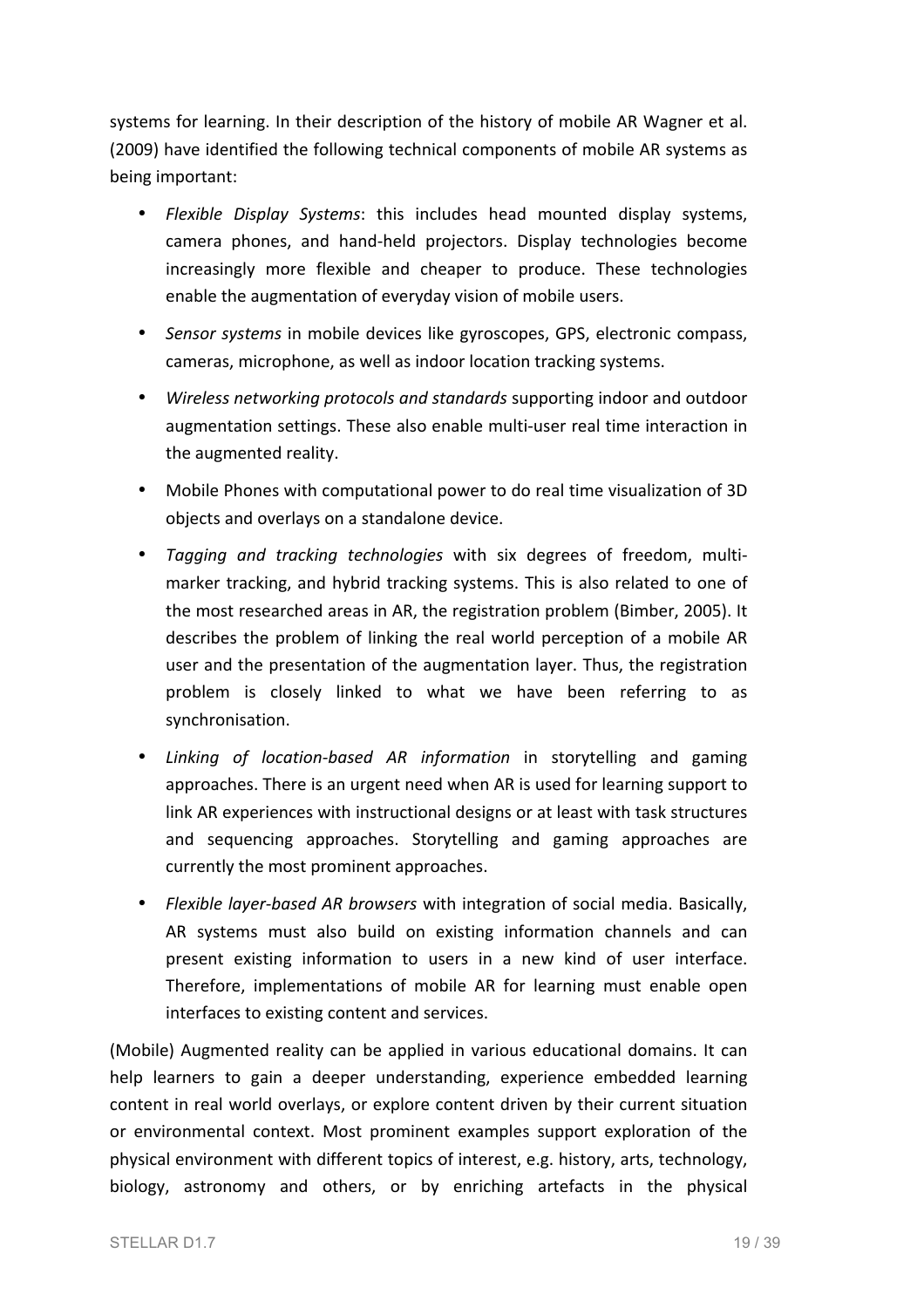environment with AR techniques. In general, AR technically is divided in marker-less and marker-based AR to register digital content for real world orientation and placement. A number of educational patterns are related to the interaction patterns discussed earlier. The patterns described below connect an educational objective to the usage of certain dimensions of context (Specht, 2009) in synchronising the augmented reality layer with real world learning situations. They are therefore positioned via these connection points in a matrix (Figure. 1).



Figure 1: Augmented reality design patterns and educational purpose.

## 3.2 Sensor Technology for usage and activity tracking

Tracking information about learners and their learning progress is at the core of computer based educational systems. Especially adaptive educational systems used assessment and user tracking for personalisation of interaction with the learner. Adaptive feedback, navigation support, and tutoring of computer-based systems are in most cases based on the assessment of performance of learners or on user preferences (Brusilovsky, 1996).

Different forms of data acquisition range from using learner's interaction history, analysis and data mining of footprints, to highly sophisticated assessment processes integrating a variety of methods. In general, the more data is available about learner activities, the more accurate adaptive systems can adapt to learners and support personalised learning.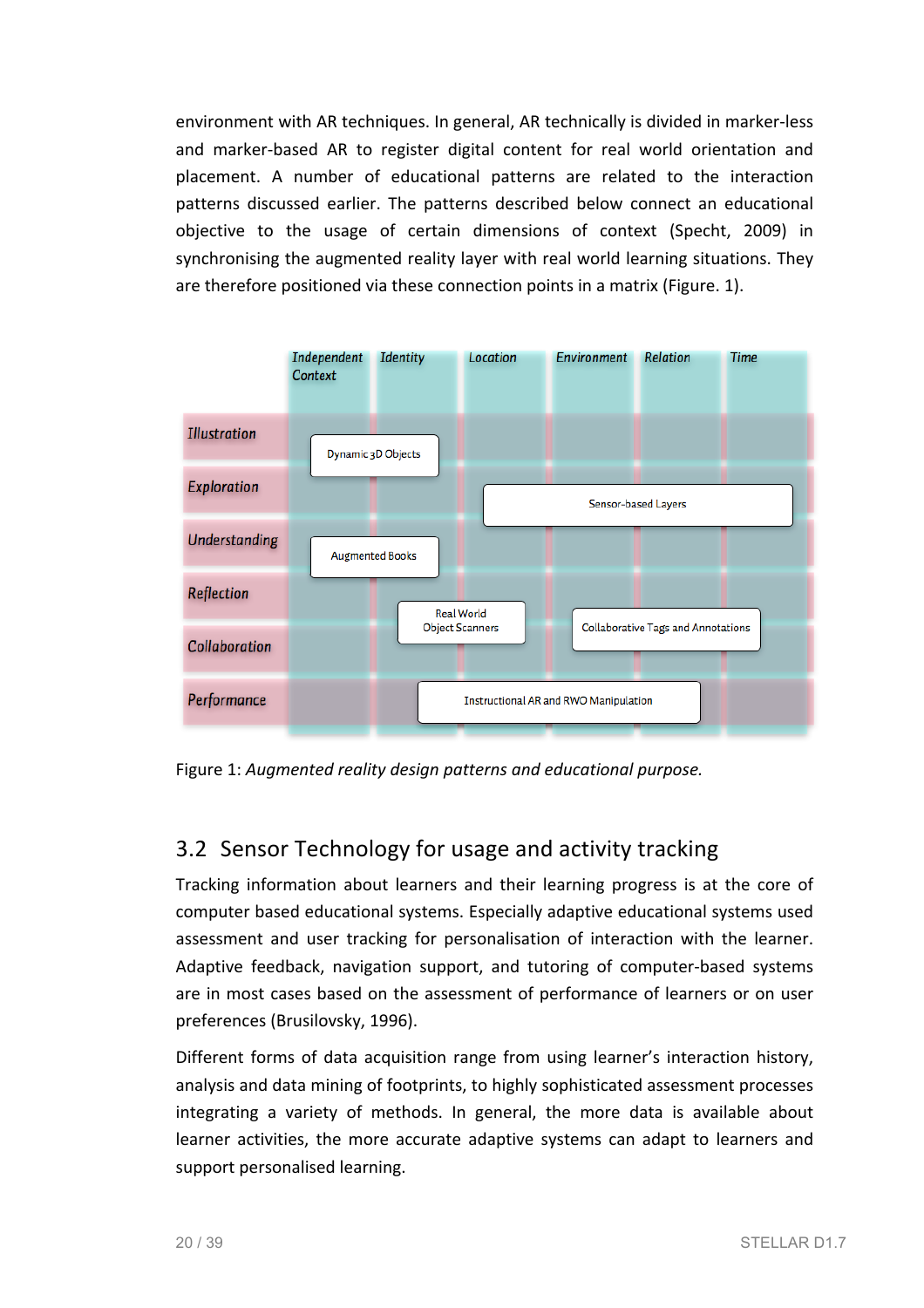Going one step further, users of mobile sensor technologies start to collect private datasets for reflection and monitoring of daily activities as in the Quantified Self movement. While partly the collected data is based on individual protocols, logbooks, and notes also a whole set of best practices and technical tools, sensor gadgets, and mobile apps are described to track user behaviour. The application fields of sensor tracked data range from energy, fitness, mood, productivity, or relationship tracking, as also tracking learning progress.

While the idea of using sensors has been used already quite some time in physical education and advanced sports training, life logging and sensor tracking applications nowadays are used in a wide range of application fields such as health, nutrition, life-style, fitness, sleep, or productivity.

New kinds of sensor devices like the Fitbit support users monitoring their health, weight, sleep behaviour and other parts of their daily living. Technically it is possible to track activities, geo-spatial movements, physical activities, social relationships, as also detailed bio-physiological data about learners and their daily practices. Nevertheless there is a core question about the underlying mechanisms and how these new forms of user tracking and the feedback based on this information can be best integrated in instructional designs and educational systems.



context information

Recently Goetz (2011) has described the power of feedback loops and real-time sensor feedback for human behaviour change ranging from power consumption. medication, health monitoring, and other fields. As a core principle even redundant information visualised in feedback-loops in the right context is an efficient mean in self-regulation.

An overview of types of sensor data (audio, video, accelerometer, magnetometer, GPS, user input) and how this raw sensor data is used for analysis of user behaviour and feedback in educational applications can be seen in figure 2.

Furthermore sensors play a crucial role in contextualisation. Sensors allow users to get information about their environment, enable new forms of user interaction, and Figure 2: Sensor data and use for  $\frac{1}{2}$  connect the real world with information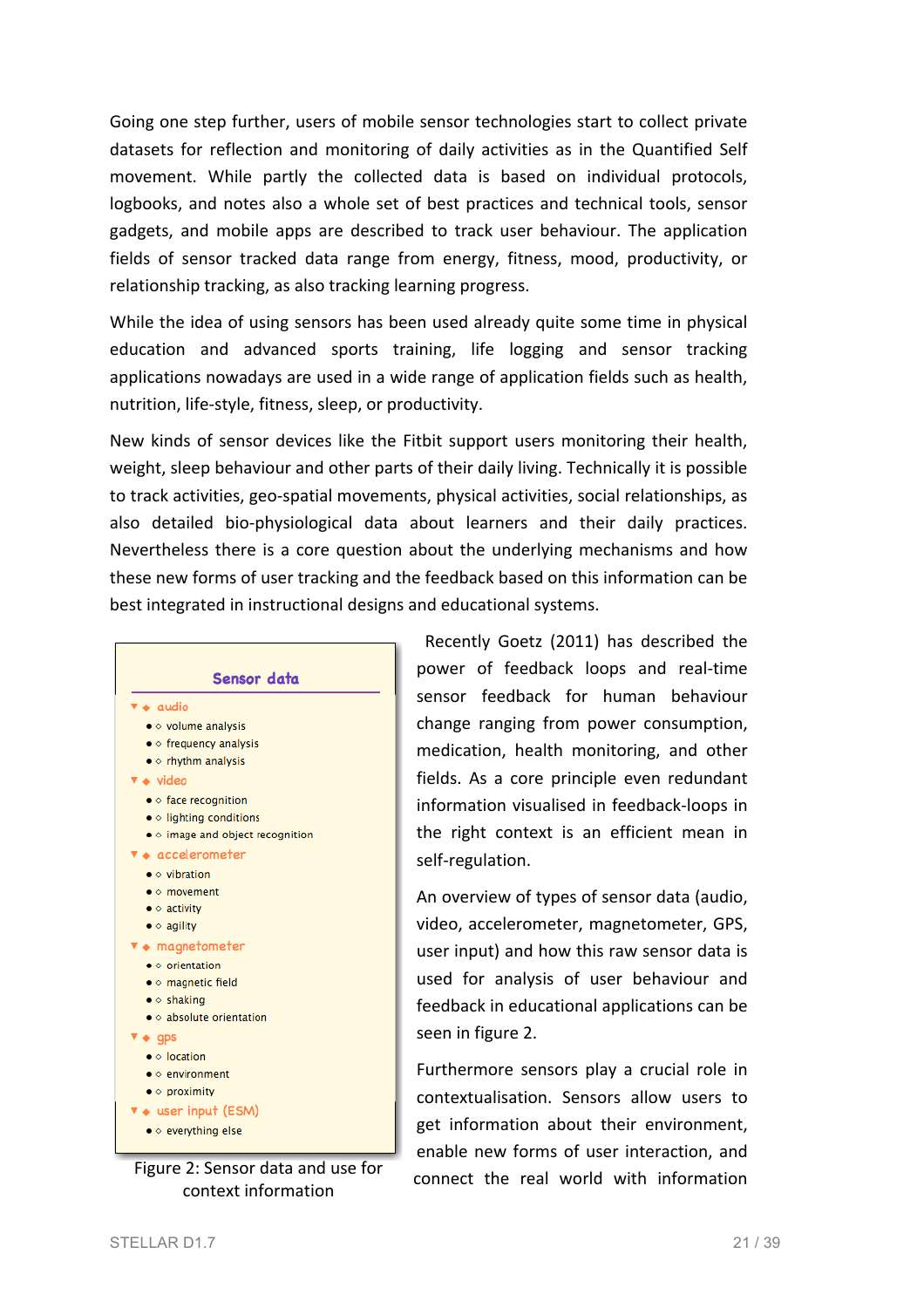objects. 

The different types of sensor data and also the secondary information that can be inferred from the raw sensor data has been used in the literature in a variety of domains for user feedback and training purposes. Application domains range from Sport, health education, music training to special abilities training as Stress, Autism, ADHD, Migraine and others.

### 3.3 Ambient and Situated Displays

To approach the abstract concept of *ambient displays* it is beneficial to start with a definition of its compounds. The adjective *ambient* is defined as "relating to the immediate surroundings of something" or "relating to or denoting advertising that makes use of sites or objects other than the established media" (Oxford Dictionaries, 2010), while the noun display is among others defined as "a collection of objects arranged for public viewing", but also as "an electronic device for the visual presentation of data or images" (Oxford Dictionaries, 2010). Following these definitions the compound term *ambient displays* characterises appliances present in the close proximity of mainly visually solicited receivers. The technical term this review is referring to goes beyond this mere linguistic definition, describing a renunciation of human-computer interaction (HCI) paradigms where information is delivered constantly demanding the focus of attention. Looking beyond this unilateral communication channel Wisneski et al. introduced ambient displays as "new approach to interfacing people with online digital information" (Wisneski, Ishii, Dahley, Gorbet, Brave, Ullmer et al., 1998). Inspired by Weiser's vision of ubiquitous computing (Weiser, 1993) the "information is moved off the screen into the physical environment, manifesting itself as subtle changes in form, movement, sound, colour, smell, temperature, or light" (Wisneski et al., 1998). Instead of demanding attention the approach exploits the human peripheral perception capabilities.

Following Wisneski's view (Wisneski et al., 1998) on ambient displays, who basically defines ambient displays as embedded in the environment close to the user and presenting information related to the user's current context, awareness can be deduced as a main instructional characteristic of ambient displays. To grasp the application possibilities of ambient displays in learning contexts this concept needs to be further exploited, e.g. by accomplishing this perspective with the concept of situational awareness (Endsley, 2000). Endsley defines situational awareness as "the perception of elements in the environment within a volume of time and space, the comprehension of their meaning and the projection of their status in the near future". Following this definition the author presents three levels of situational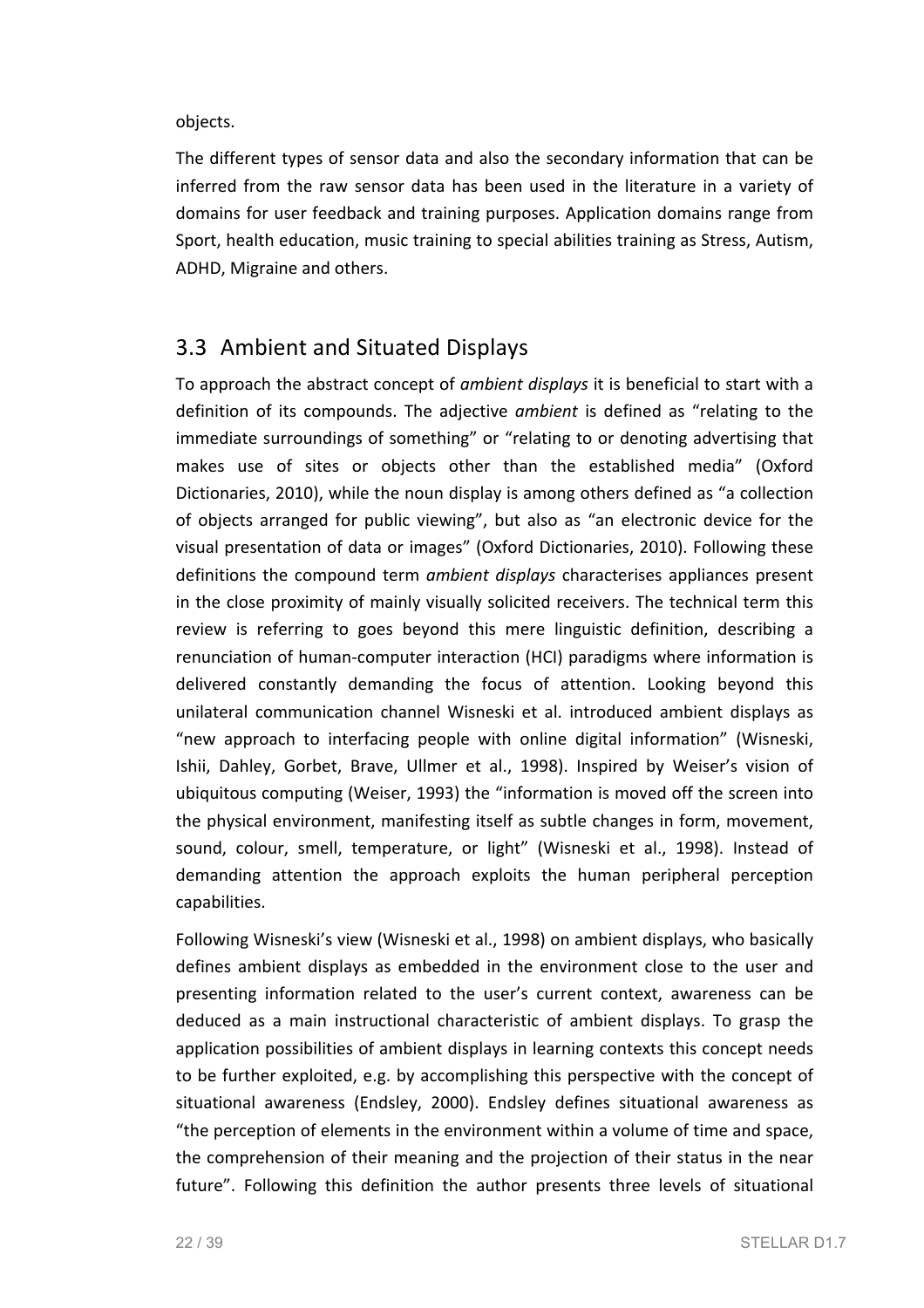awareness that can be used for classification, namely perception, comprehension, and projection. Perception is related to situational cues and important or needed information, comprehension relates to how people integrate combined pieces of information and evaluate their relevance, and finally projection relates to how people are able to forecast future events and situations as well as their dynamics. Especially on the higher levels of situational awareness the type and characteristic of feedback given by the ambient displays plays an essential role for their effectiveness, impact, and behavioural change capabilities and thus is another important instructional characteristic that can be deduced. In that sense also the concept of providing (instructional) feedback needs to be incorporated, whereas Mory (2004) provided an extensive research review (Mory, 2004).

As mentioned the actual information presented through the display might be delivered addressing the receiver's vision, hearing, haptic, olfaction, or taste utilising ambient information systems. Based on a comparison and discussion of existing ambient information systems by Pousman and Stasko (2006) respective systems can be classified. The four design dimensions information capacity, notification level, representational fidelity, and aesthetic emphasis are thus used within the classification framework to describe the reviewed ambient display prototypes. According to the authors information capacity is determined by the amount of information represented by the system, notification level is the degree of user interruption, representational fidelity describes how the data is encoded, and the last dimension reflects the emphasis put on aesthetics (Pousman & Stasko, 2006).

Analysing and classifying work in the research field of ambient displays with a focus on their use for learning support highlights ambient display characteristics. Across the reviewed articles the individual characterisations of ambient displays are diverse and multifaceted, still mostly building upon the definition by Wisneski et al. (Wisneski et al., 1998). Following this definition under consideration of interactional, instructional, and informational aspects several characteristics can be derived.

Approaching *interactional aspects*, ambient displays are characterised as informative appliances that are embedded into the physical environment (e.g. Brewer, Williams, & Dourish, 2007). Thereby the embedding is supported and fostered by an unobtrusive and peripheral design (e.g. Shen, Moere, Eades, & Hong, 2008). Apart from that ambient displays are characterised as addressing various forms of sensitive perception (e.g. Mankoff et al., 2003).

Regarding the *instructional aspects* of ambient displays the main characteristic described is the utilisation of subtle communication methods mainly out of the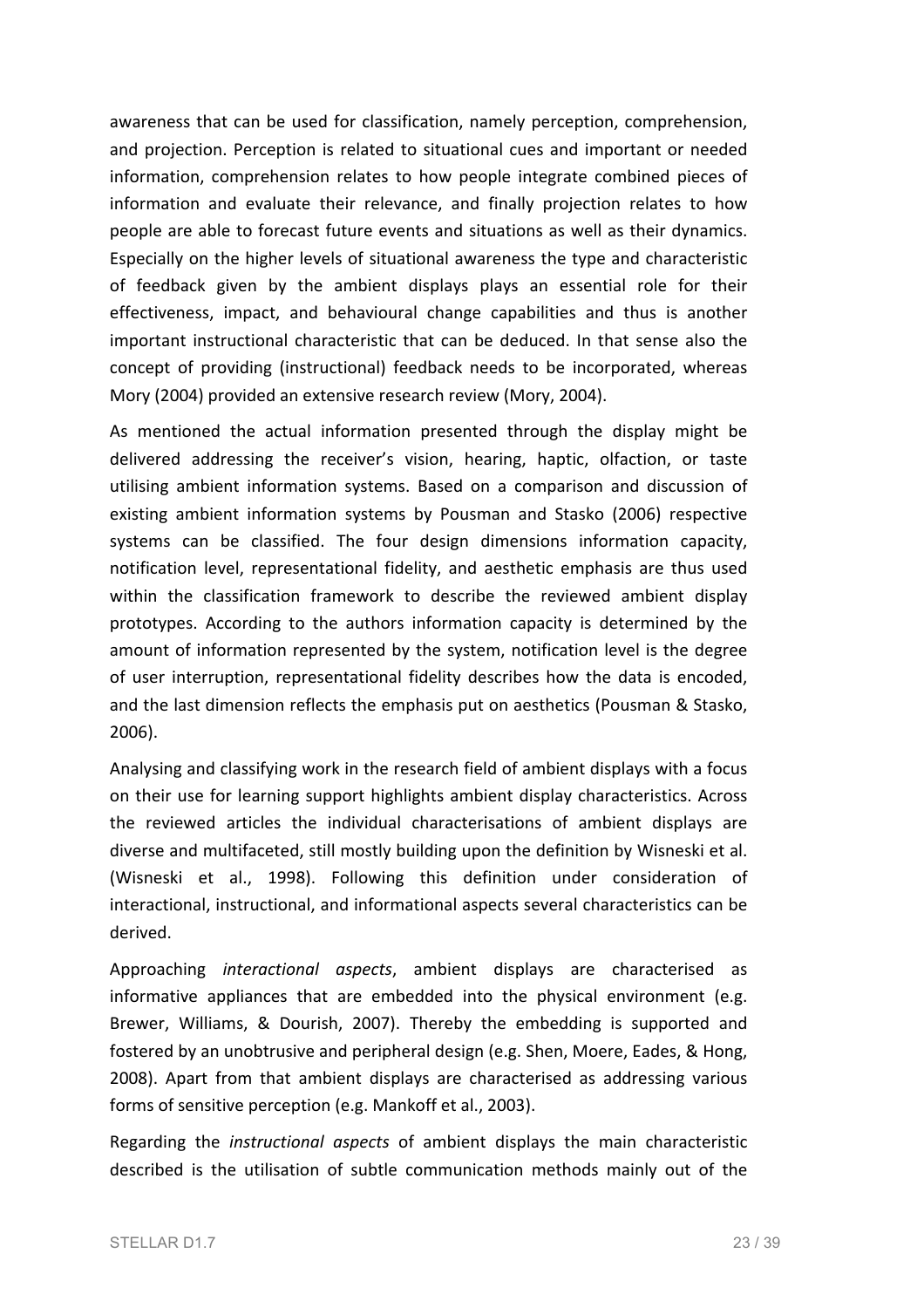focus of attention (e.g. Stasko et al., 2004). This general characteristic is complemented by several requirements, such as to be glanceable and preattentively comprehensible (e.g. Mankoff et al., 2003) as well as not distracting nor demanding attention (e.g. Hazlewood et al., 2008). Another complement is the instructional ability to move from the periphery to the focus of attention and back (e.g. Ferscha, 2007).

Conclusively two characteristics approaching the *informational aspect* can be derived from the reviewed articles. Ambient displays distribute non-critical information (e.g. Bonanni, 2006), although the information is often contextualised and enriches the environment (e.g. Minakuchi et al., 2005), and they establishing informational awareness (e.g. Reitberger et al., 2007). In addition to the presented core characteristics some authors also lay a particular emphasis on aesthetical features and decorativeness. These characteristics complement several interactional and instructional characteristics mentioned above.

### 3.4 Tangible Objects for Learning

In 2009 smart objects have been named in the Horizon report as one of the relevant technology trends with a time-to-adoption between four to five years (Johnson et al., 2009). In principle the report defines smart objects as "*objects that know about themselves and link the real world with digital information*". Smart objects in that sense use embedded technology to track state changes in the environment and their context. Relevant technologies are QR codes and barcodes, RFID and NFC technologies, all other kind of embedded sensor technologies that can track changes of objects state as accelerometer, magnetometer, gyroscope, and others. The capacity to integrate smaller and more sophisticated digital technology into physical objects has created a new generation of materials (e.g. *SnapToTrace electronic textile*  from Stark (2012) and the *Embedded soft Material Displays* in order to improve and augment tangibles as stated by Manches (2011).

In the research on tangible interfaces different classification systems have been proposed since Ishii (1997) published and defined the term "tangible bits" as "...an *attempt* to *bridge* the gap between cyberspace and the physical environment by *making digital information (bits)* tangible". Based on how tight the mapping between physical representations and digital information is implemented, Project (1998) classified tangible interfaces into indices, icons, and symbols. Holmquist (1999) went further on the nature of this mapping and categorized tangible technologies into containers, tokens and tools. In his distinction, containers are generic objects used to move information between different devices and platforms, tokens are handlers for accessing stored information, tools are used to manipulate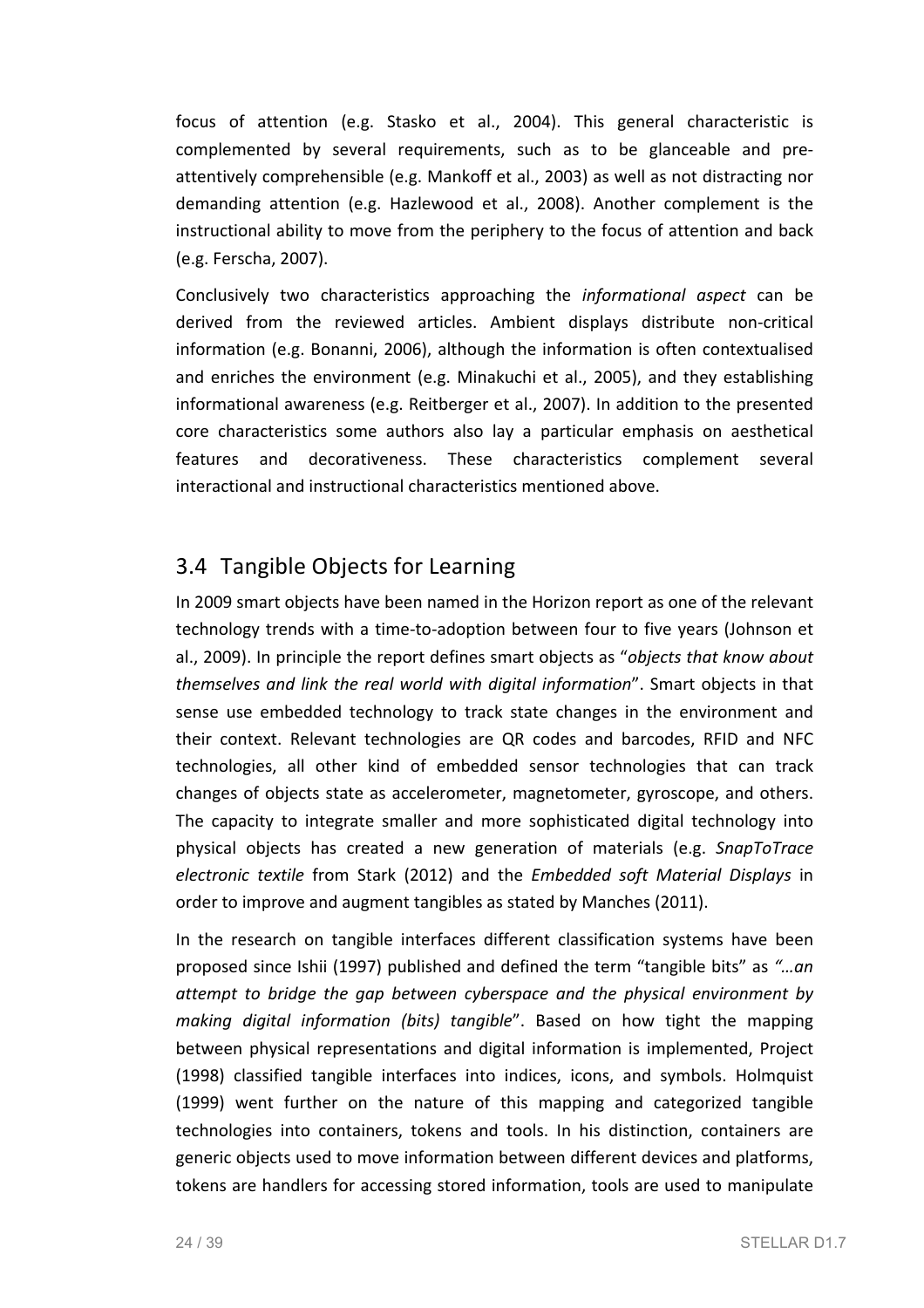digital information with which they are associated. Furthermore, Holmquist's classification is based on the degree of how well the physical object reflects or enacts the digital information.

Similar Koleva (2003) considered a weak and a strong degree of coherence between the physical and the digital object as relevant. As an example of a high level of coherence, a digital pen could be considered as an object with coherent form, function, and manipulative characteristics in the digital and the physical world. The weakest level of coherence could be represented by a mouse device, as the physical object doesn't enact the actions that can be performed making use of it.

Marshall (2003) suggests two kinds of activity for using tangibles in learning: expressive and exploratory. On one hand, expressive tangibles would be the ones that enable learners to create their own external representations. On the other hand, exploratory tangibles support learners to focus on the way in which the system works, rather than on their own representations.

There is the underlying assumption that using tangibles is beneficial but some authors like Uttal (1997) and DeLoache (2004) have claimed that effectiveness in manipulatives in learning is not consistent. These authors state that the process of associating an abstract idea (e.g. mathematical expression) or a symbolic function to an object is not developed with the same effectiveness depending on the learner.

However, the research in this field has helped to articulate various mechanisms by which tangibles have benefits on learning. Montessori thought "learning is a physical act" and demonstrated that young children are intensely attracted to sensory development apparatus (Montessori, 1917). This phenomenon has been widely studied as embodied cognition based on the idea that the motor system influences our cognition, just as the mind influences bodily actions. Montessori believed that physical engagement can support learning by providing concrete anchors for theoretical concepts. More recent research on tangibles for learning by O'Malley et al. (2005) concluded that physical activity itself helps to build representational mappings that serve to underpin later more symbolically mediated activity after practise and the resulting 'explicitation' of sensorimotor representations.

Moreover, O'Malley enumerated some benefits to take into account: tangibles bring physical activity and active manipulation to forefront of learning, i.e. reduces learner's cognitive load for performing non-content related tasks in order to enable learners to allocate cognitive resources and understanding the educational content of the learning task. Sedig (2001) carried out a study in which he determined that learning with tangibles is not only active learning, it is also important to build in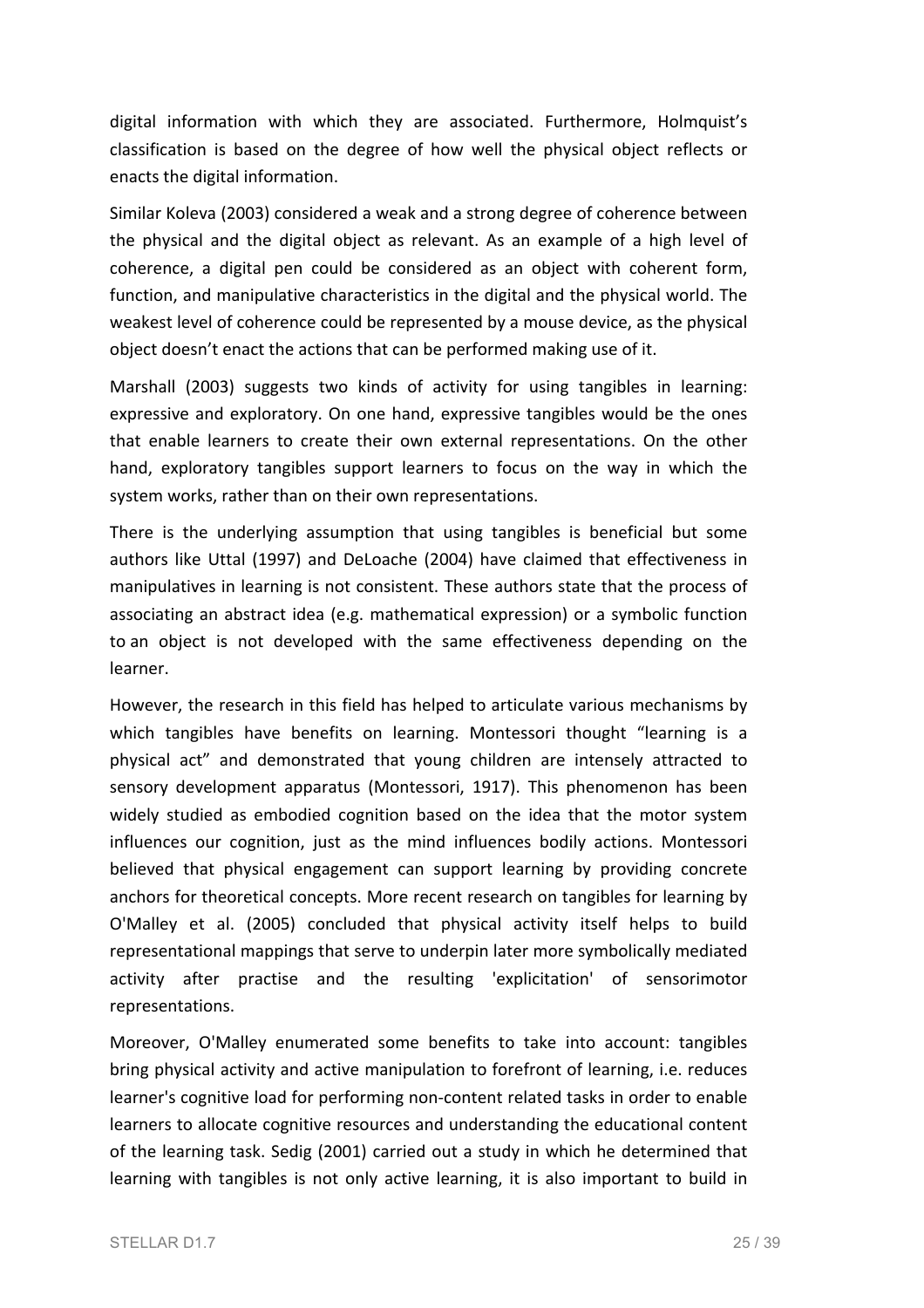activities that support children in reflecting. This study examined the role of interface manipulation style on reflective cognition and concept learning.

## 3.5 Location-based and contextual learning

Based on Brown, E. J. (2010). Education in the wild: contextual and location-based mobile learning in action. A report from the STELLAR Alpine Rendez-Vous workshop series. (E. Brown, Ed.) Garmisch Partenkirchen Germany. Learning Sciences Research Institute, University of Nottingham. Retrieved *from http://www.telearn.org/warehouse/BrownE\_SharplesM\_2010\_(002715v1).pdf*

In the first Alpine Rendezvous supported by STELLAR a workshop on Location-based and contextual learning has been organized and the report that consolidates the main research trends and issues has been published and widely cited (Brown, et.al, 2010). The workshop aimed at sharing good practice of research innovations and case studies, engaging in debate and discussion of critical issues surrounding contextual and location-based mobile learning both currently and in the future and to conduct future-scanning activities in contextual and location-based learning.

*"The workshop explored recent innovations into location-based, or*  geospatially-informed, contextual mobile learning, and issues arising from them. Location-based technologies offer opportunities for new forms of learning that engage more deeply with physical surroundings and support continuity of *understanding across settings; they also pose technical difficulties of modelling and maintaining continuity of context, and ethical challenges including the right to privacy of location and escape from continual monitoring."*

#### 3.6 Smartphones as generic mobile learning tools

Mobiles as learning technology have surfaced in several of the recent reports and have dramatically evolved in the last ten years. Nowadays, mobile devices can be context-aware of their environment, and already have built-in sensors ranging from location sensors to detailed 3D movement gyroscopes. Flat rates for cheap data access have been established around the world and these devices can be equipped with special software and applications. In that sense, smartphones become more and more universal tools for dedicated purposes and apps even become available cross platform so that the seamless use of services in combination with smartphones becomes more or less a commodity.

For mobile access to information all major Learning Management Systems (LMS) both open source and commercial offer mobile solutions nowadays. While the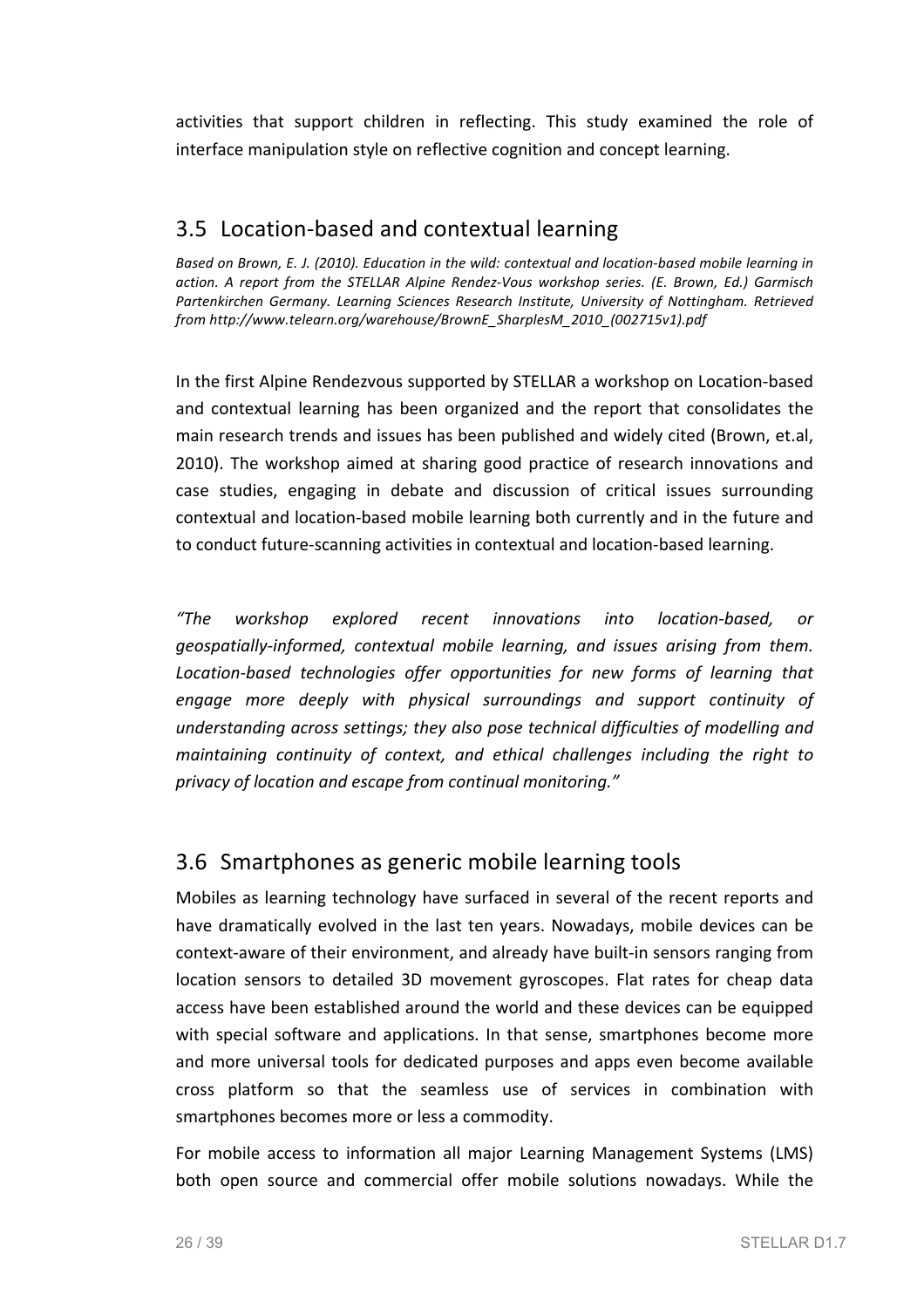functionality of these mobile LMS support varies between support simple updating and news functionality to full fledged access to an LMS.

*Mobiles* develop towards flexible and multipurpose tools for accessing and *connecting information and the real world.* 

The multipurpose usage of mobile devices can be structured best according to the educational functions these tools support:

- Mobile content and LMS access.
- Personal notification systems,
- Response systems either in Classroom Response Systems or in distributed collaboration systems,
- Data collection tools for documentation of learning experiences.

#### 3.7 Mobile Serious Games

Within the past five years, the number of Mobile Learning Games has snowballed. For commercial and for scientific use they have been developed for various target groups and learning contexts (Lilly and Warnes 2009) such as role-based history learning (Akkerman et al. 2009), interactively discovering the principles of digital economy (Markovic et al. 2007) or geometry (Wijers et al. 2010).

Concurrent to the quickly developing field of digital games, there have been efforts to find a common structure and language for this vast field to better understand the complex issue (Björk and Lundgren 2003; Kiili 2007; Cook 2010). The highly complex technologies and the many different gaming opportunities available make it increasingly difficult for educational practitioners to decide which game to choose for learning.

Games are mostly categorized according to game genres i.e. adventure games, roleplaying games, strategy games, or simulations (Prensky 2007). In the context of current game research activities this categorization has proved to be of little use (Gros 2007, Davidson 2004). Especially in the context of educational games the traditional categorisation of games according to genres is not stable and rather difficult to apply. This is due to the vital need for tailoring learning offers (i.e. educational games) according to the learners needs and according to the learning target instead of fixed genre features.

Different educational effects of mobile learning games have been researched mostly in the areas of cognitive and affective learning outcomes.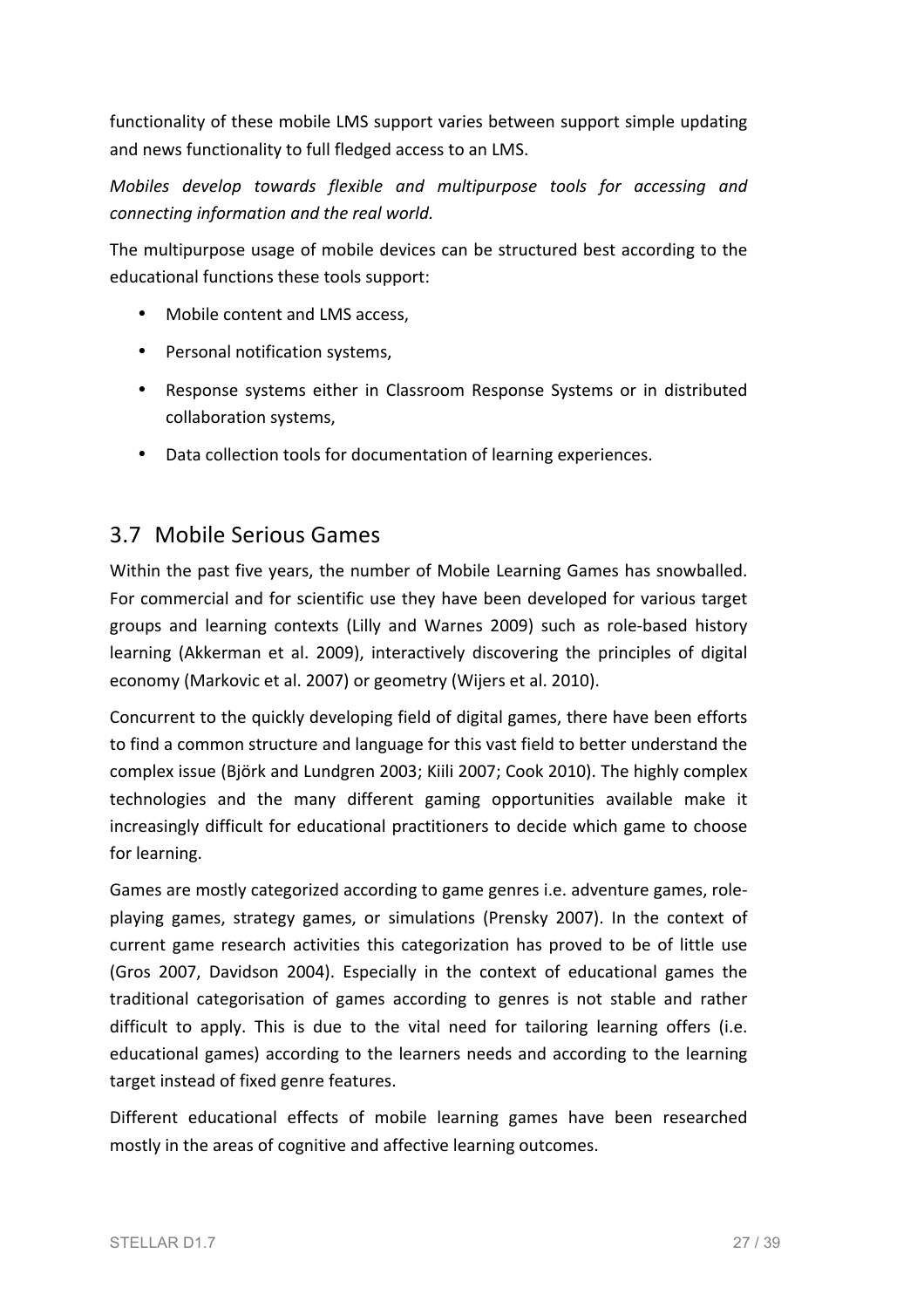## 3.8 Cloud computing for seamless learning support

Cloud computing relieves the end user of thinking about storage and access to data and services. Rao, Sasidhar, and Satyendra Kumar (2010) discuss the following advantages to use cloud computing for mobile learning: costs, flexibility and accessibility. Commercial services today allow one to have personal information distributed, updated, and accessible from a variety of devices. Social web services have driven this for all kinds of media like photos, videos, calendars, documents, or notes. 

*Cloud computing enables access to all your personal information just with a network* connection and synchronised over a variety of mobile and computer terminals.

This trend is clearly linked to the seamless and ubiquitous access to information. Its usage and scenarios in educational scenarios are limited till now. The cloud offers a lot of potential to ensure access to important resources and information like learner profile data (e.g. prior knowledge, preferences), learning resources but also process related information like learning paths or current level for a specific learning goal. In combination with context filters and mobile applications the cloud can become the basis for a mobile personal learning environment (PLE). PLEs are socio-technical frameworks in which learners combine digital resources, information and contacts to monitor, reflect and document learning products and learning processes that can be shared again on the basis of standards.

The cloud unlocks a new potential for the development of seamless learning support that overcomes the existing problems of time and location and allows for a truly ubiquitous learning experience.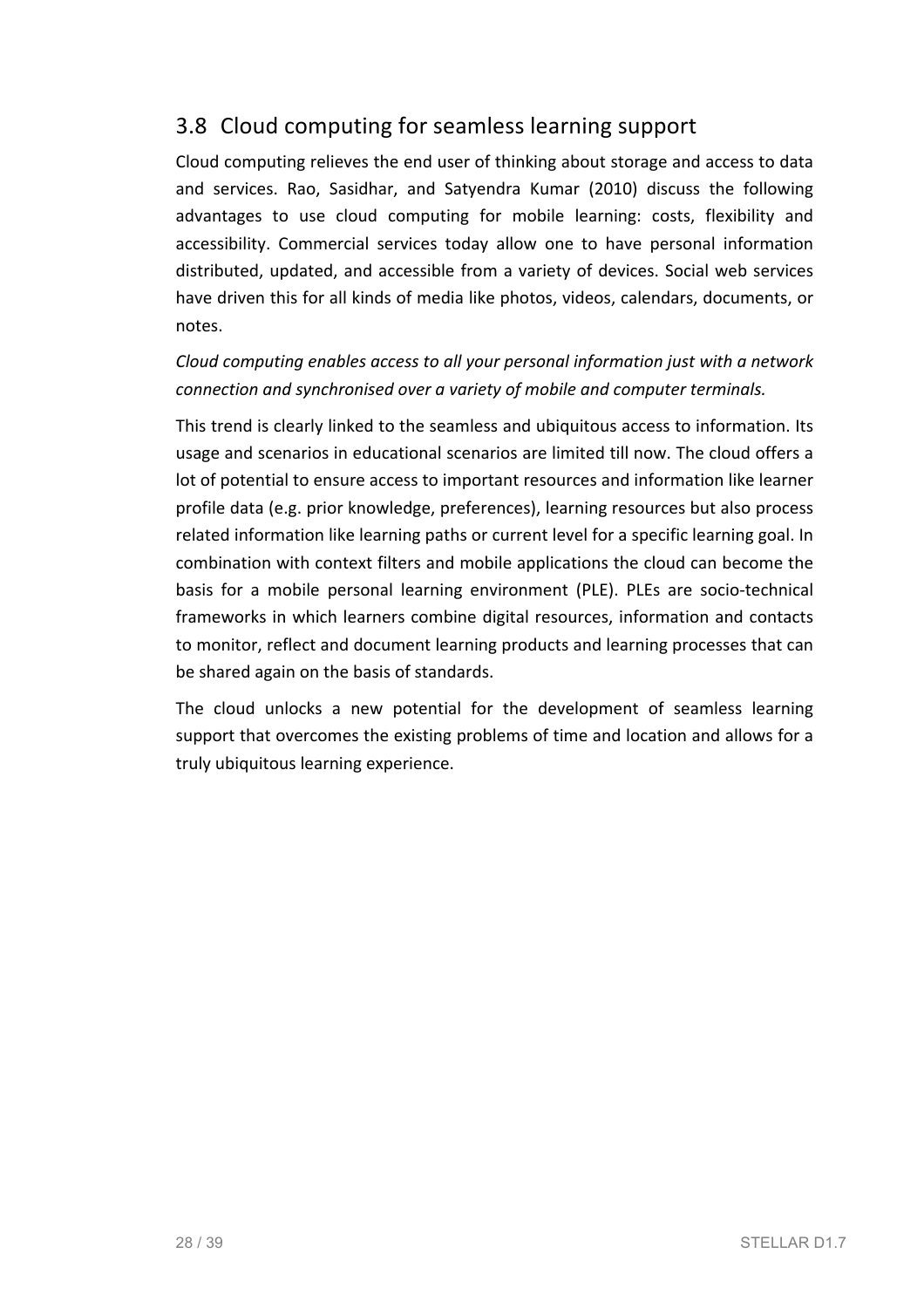# **4 Stakeholder workshop "Learning in Context 2012"**

In March 2012 a workshop in Brussels was organized also to reflect the current trends and collect perspectives on the topic from different stakeholders and researchers in the field (for background information see http://portal.ou.nl/en/web/topic-mobile-learning/learningincontext2012).

Basically the workshop was organised to give background and theoretical research works on the topics of contextualisation and context, therefore several leading researcher in the field have been invited to give an introduction to a perspective and important issues about learning in context.

Second several application domains have been presented in the afternoon ranging from logistics, security and defence, eHealth, higher education, and law. Furthermore different specific domains and technologies for learning and cases of using context for learning support have been illustrated, i.e. language learning, augmented reality, and learning analytics.

The second day of the workshop was focused on the stakeholders' context. Based on the presented visions and experiences of the participating stakeholders, several issues and questions have been discussed guided by the following questions.

- 1. What are the "Grand Challenges" for learning in context in your educational sector?
- 2. What are the main barriers and problems to be approached, and what are the research opportunities?
- 3. What are the steps to reach the vision of learning in context?

The workgroups have been focusing on 5 different sectors and the main results can be seen in Figure 3.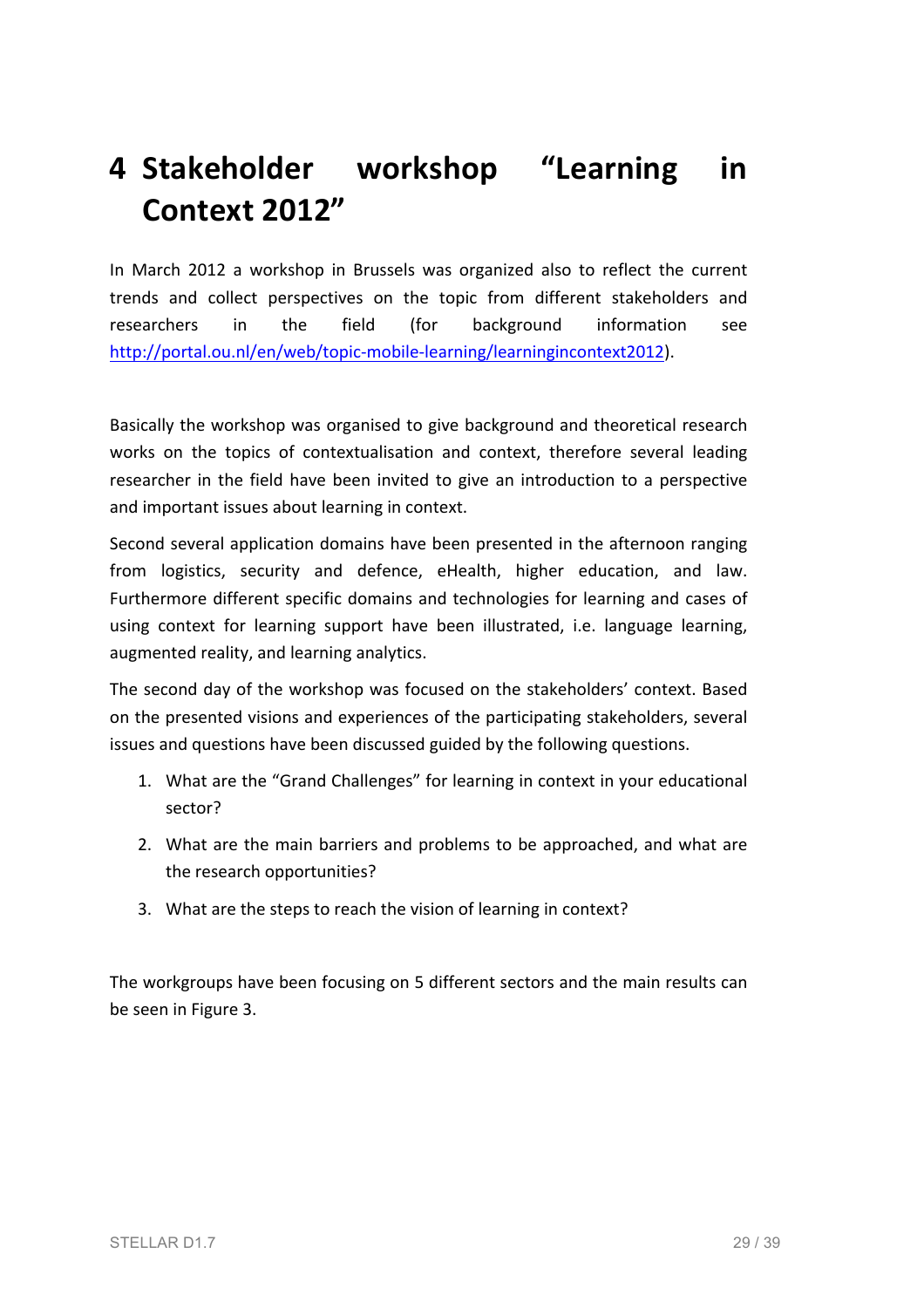

*Figure 3: The future vision of different educational sectors for 2017, what is the* relevance of mobile and contextual technologies in these, and what needs to be *done today.*

Overall the participants agreed on an integrated vision of technology and relevance of smart and more contextualised technology that enables also flexible teaching and learning connected to curricular structures. Furthermore the relevance of location as an enabler and authentic hands-on context has been stressed but also the flexibility of accessing and giving support in these locations has been highlighted. Recognition and linking of formal and informal learning experiences and activities has been identified in all groups as a major grand challenge and also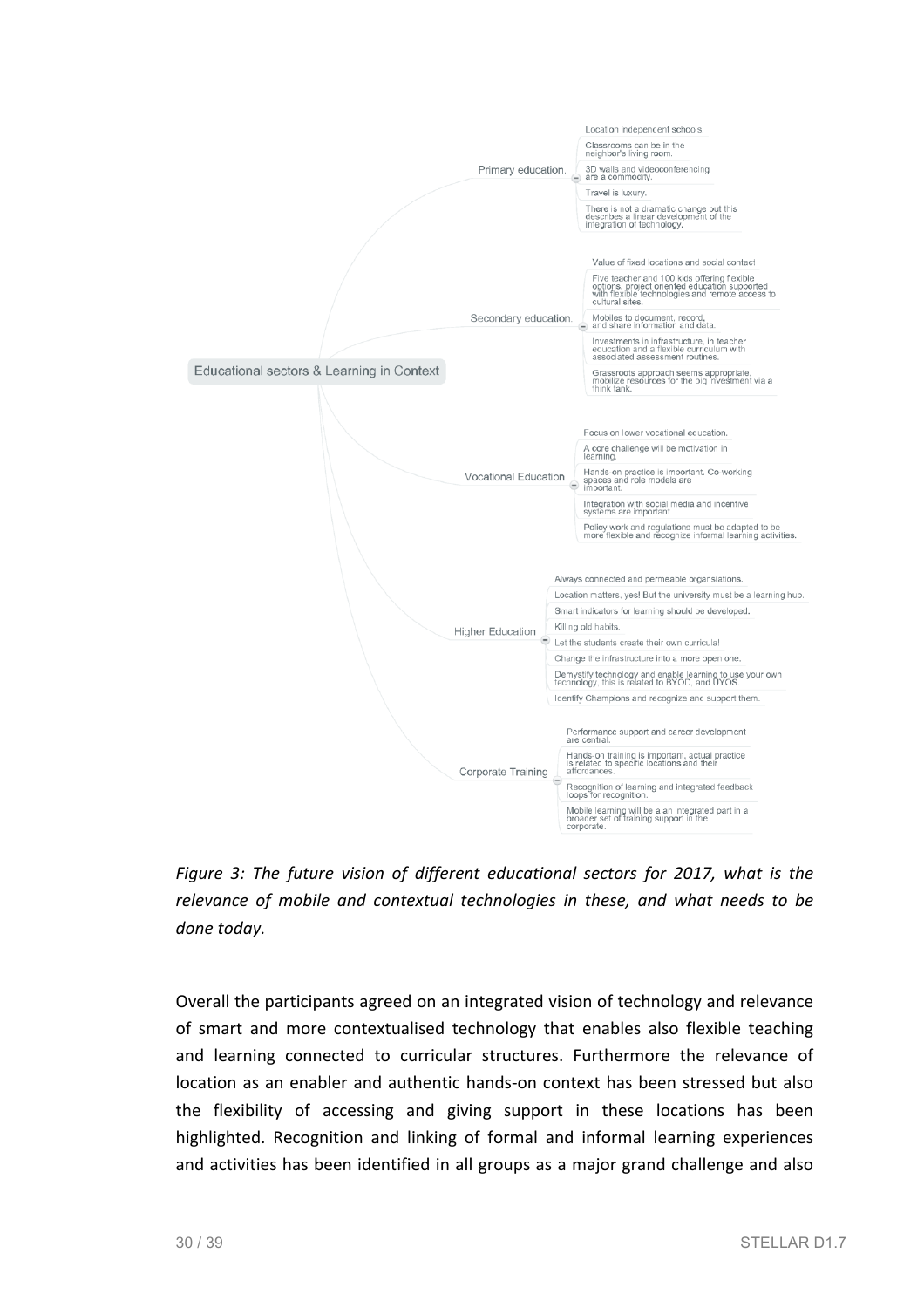as an opportunity for mobile and contextual learning.

For starting to implement these visions several points have been identified: In most cases thinking out-of-the box, the role of innovation and investments in infrastructure has been noted. Infrastructures should enable the flexible use of technology in permeable organisation and also flexible structures for formal education. On the one hand programs for digital literacy education on the other hand also the freedom to use personal devices and technologies in formal learning contexts has been defined.

Some aspects have been unique to the different educational sectors. For primary education the flexible use of 3D walls, remote access, flexible schooling locations and curricula has been outlined. For secondary education the strong link to practice and specific locations has been stressed. For higher education the flexibility of a support infrastructure and the role for a future university as a learning hub has been defined. For vocational training also the motivational issues have been ranked high and the flexible use of technology in integrated co-working spaces and the potential of linking role models has been highlighted. For corporate training also the link to the workplace practices and the focus on performance support and career development have been identified.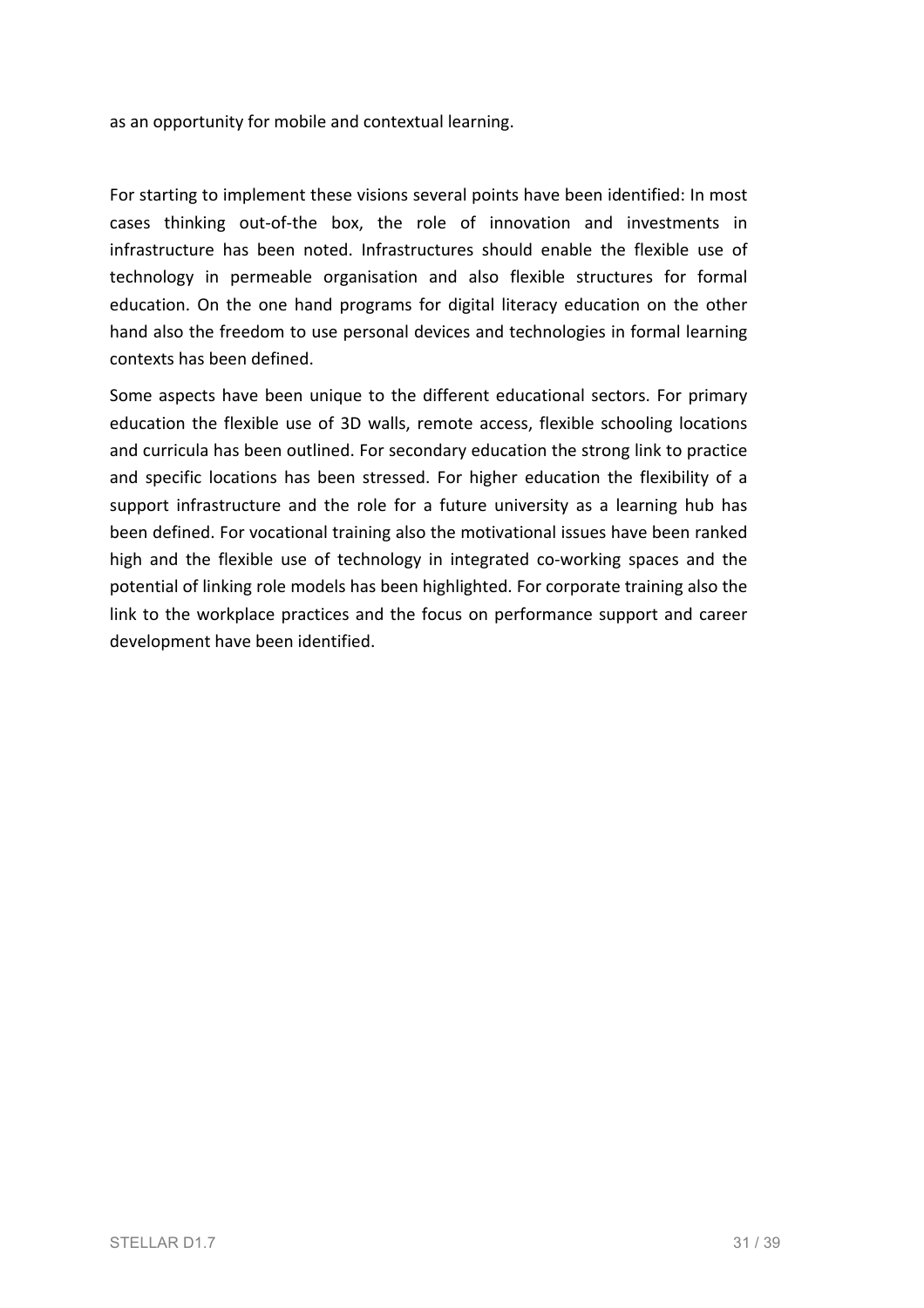# **5 Conclusion**

This deliverable summarizes some notions, interpretations, design practices and structures discussed and researched around the concept of context in learning and education. It stresses the current trends to research the "re-design of learning contexts" to better understand their impact and create more flexible, adaptive learning spaces, not only in the digital sense, but also in a linked sense between physical and digital world. The results presented in this report come from ongoing research projects, desktop research, as also an expert concept mapping study an expert research workshop and a stakeholder workshop. So it integrates different perspectives from researchers and multiple stakeholder groups.

From all these different perspectives the research issues of *deepening learning* **experiences** through the use of contextual technologies on the one hand, as also the *use* of technology to bridge and connect different learning contexts are currently a focus of research.

On the one hand these kind of research activities can be found on the theoretical level as in the Ecology of Resources Framework, but also in the research on specific technologies as tangible objects, augmented reality, sensor technologies, ambient displays, and mobile and contextual learning support.

Certainly these questions can be found back in the results of the workshop with stakeholders organized jointly with the WP5 of STELLAR. In this workshop several issues of place, location, and the contextualisation of learning activities have been discussed and reflected in the workgroups on different educational sectors. What can be seen further from the workshop with stakeholders is that the integration of mobile and contextual technologies in everyday learning activities (formal and informal) must be supported with flexible curricula, flexible instructional designs, and a policy of openness and recognition of learning. The identification of champions and the support of these as also the research on the development of digital literacy and the meaningful adoption of technology seem to be important pillars in paving the way towards an integrated vision of Context and TEL in different educational sectors.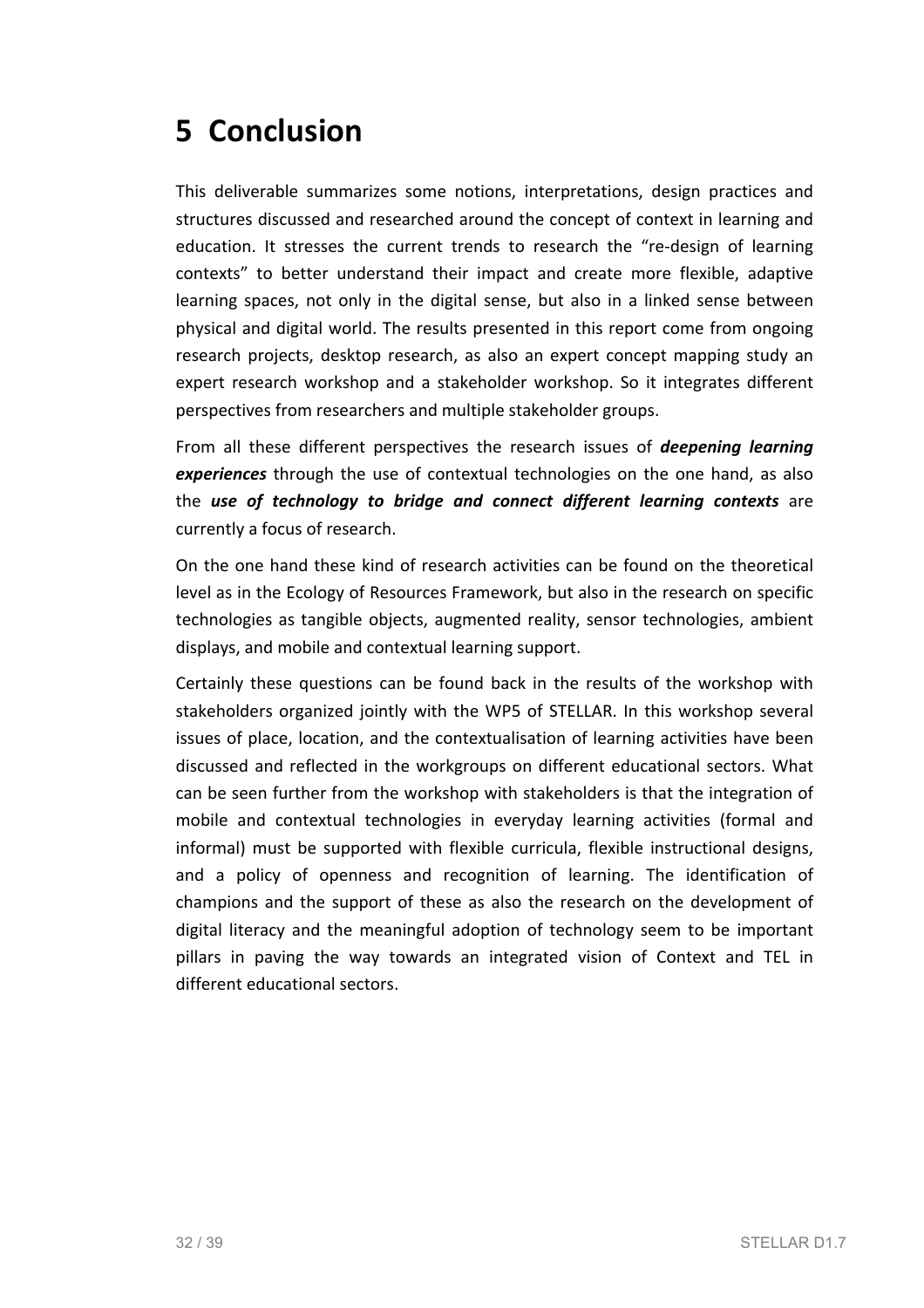## **6 References**

Akkerman, S, Admiraal, W, & Huizenga, J. (2009). Storification in History education: A mobile game in and about medieval Amsterdam. Computers & Education, 52(2), p.449-459. 

Björk, S. and Holopainen, J. (2004) Patterns in Game Design, Charles River Media, Boston, MA.

Brewer, J., Williams, A., & Dourish, P. (2007). A Handle on What's Going On: Combining Tangible Interfaces and Ambient Displays for Collaborative Groups. *Proceedings of the 1st international conference on Tangible and embedded interaction* (pp. 3-10). New York, New York, USA: ACM Press. doi:10.1145/1226969.1226971

Börner, D., Glahn, C., Stoyanov, S., Kalz, M., & Specht, M. (2010). Expert concept mapping study on mobile learning. Campus Wide Information Systems, 27(4), 240-253. doi:10.1108/10650741011073789

Bonanni, L. (2006). Living with Hyper-reality. In Y. Cai & J. Abascal (Eds.), *Ambient Intelligence in Everyday Life* (Vol. 3864, pp. 130 - 141). Berlin, Heidelberg: Springer. doi:10.1007/11825890\_6

Brown, E. J. (2010). Education in the wild: contextual and location-based mobile learning in action. A report from the STELLAR Alpine Rendez-Vous workshop series. (E. Brown, Ed.) Garmisch Partenkirchen Germany. Learning Sciences Research Institute, University of Nottingham. Retrieved from http://www.telearn.org/warehouse/BrownE\_SharplesM\_2010\_(002715v1).pdf

Chan, T.-W., Roschelle, J., Hsi, S., Kinshuk, Sharples, M., Brown, T., et al. (2006). One-to-one technology-enhanced learning: an opportunity for global research collaboration. Research and Practice in Technology-Enhanced Learning, 1(1), 3-29.

Cook, J. (2010). Mobile Phones as Mediating Tools Within Augmented Contexts for Development. International Journal of Mobile and Blended Learning, 2(3), p.1-12.

Davidsson, O., Peitz, J., & Björk, S. (2004). Game design patterns for mobile games. Project report to Nokia Research Center, Finland. Accessed 15 August 2010 from: http://procyon.lunarpages.com/~gamed3/docs/Game\_Design\_Patterns\_for\_Mobile \_Games.pdf

DeLoache, JS, Uttal, DH and Rosengren, KS (2004). Scale errors offer evidence for a perception-action dissociation early in life. Science, 304, 1027-1029

Jong, T. D., Specht, M., & Koper, R. (2008). A reference model for mobile social software for learning. International Journal of Continuing Engineering Education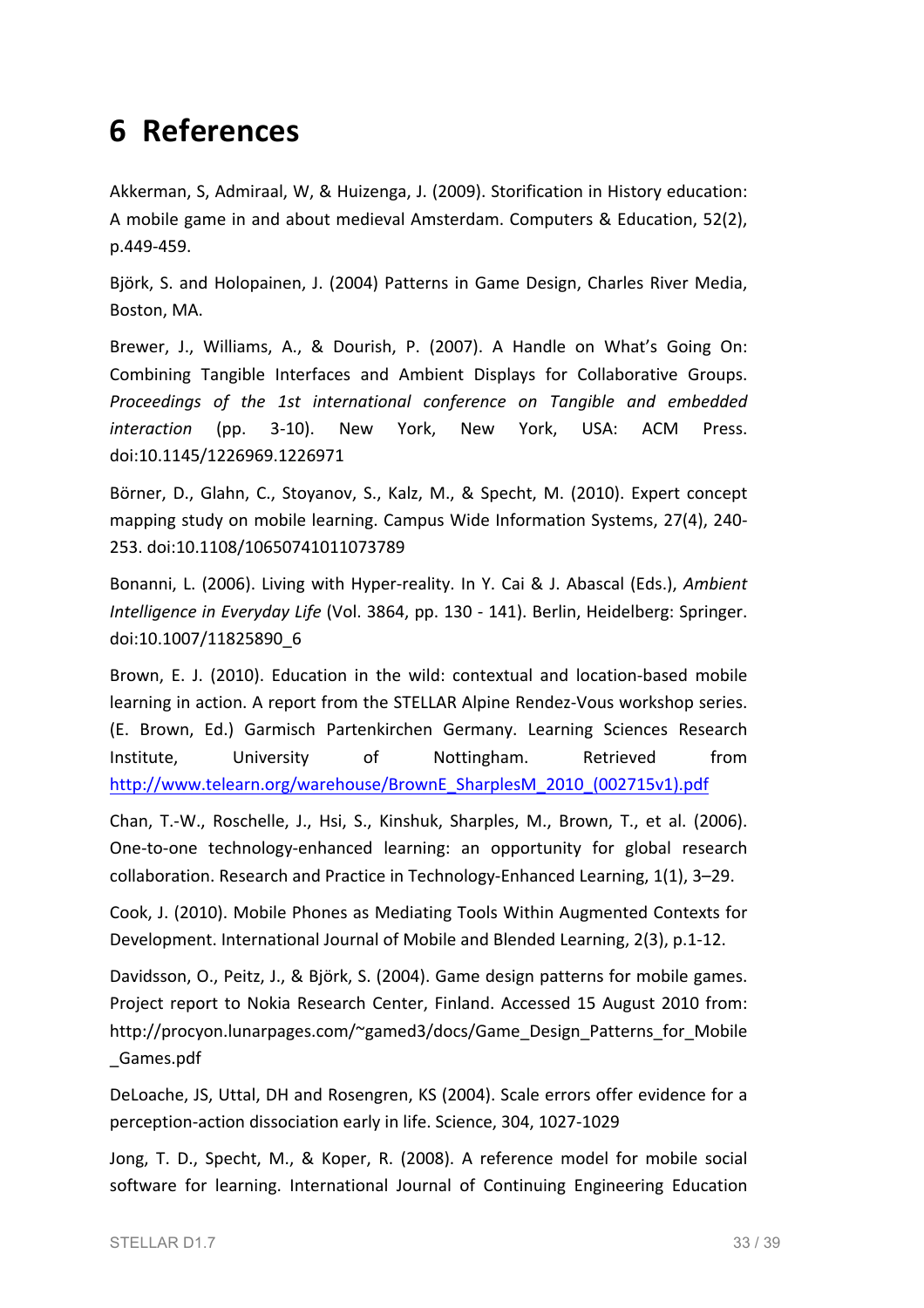and Life-Long Learning, 18(1), 118. Retrieved from http://www.inderscience.com/link.php?id=16079

Dillenbourg, P. (2011). Design for Orchestration. Online Resource to be downloaded 1.7.2011 from http://www.teleurope.eu/pg/file/read/93714/whitepaper-onorchestration

Endsley, M. R. (2000). Theoretical underpinnings of situation awareness: A critical review. In M. R. Endsley & D. J. Garland (Eds.), *Situation Awareness Analysis and Measurement*. Mahwah, NJ: Lawrence Erlbaum Associates.

Ferscha, A. (2007). A Matter of Taste. In B. Schiele, A. K. Dev. H. Gellersen, B. Ruyter, M. Tscheligi, R. Wichert, E. Aarts, et al. (Eds.), *Ambient Intelligence* (Vol. 4794, pp. 287 - 304). Berlin, Heidelberg: Springer Berlin Heidelberg. doi:10.1007/978-3-540-76652-0\_17

Greenfield, A. (2006). "Everyware: The dawning age of ubiquitous computing" Berkeley: New Riders.

Greenfield, A. (2008). Location-based and context-aware education: prospects and perils. (Becta, Eds.) *Emerging technologies for learning*, 3(March), 47–57. Becta. Retrieved from http://partners.becta.org.uk/uploaddir/downloads/page\_documents/research/emerging\_technologies08\_chapter3.pdf

Gros, B. (2007). Digital games in education: The design of games-based learning environments. Journal of Research on Technology in Education, 40(1), p.23-38.

Goetz, T. (2011). Harnessing the Power of Feedback Loops | Magazine. wired.com. Retrieved August 22, 2011, from http://www.wired.com/magazine/2011/06/ff\_feedbackloop/5/

Hazlewood, W. R., Connelly, K., Makice, K., & Lim, Y. (2008). Exploring evaluation methods for ambient information systems. *Proceeding of the twenty-sixth annual CHI conference extended abstracts on Human factors in computing systems* (pp. 2973-2978). New York, New York, USA: ACM Press. doi:10.1145/1358628.1358793

Holmquist, LE, Redström, J and Ljungstrand, P (1999). Token-based access to digital information. Proceedings of the 1st International Symposium on Handheld and Ubiquitous Computing (HUC'99), Springer, pp 234-245

Ishii, H and Ullmer, B (1997). Tangible bits: towards seamless interfaces between people, bits and atoms. Proceedings of the ACM SIGCHI Conference on Human Factors in Computing Systems (CHI'97), 234-241

Johnson, L., Levine, A., & Smith, R. (2009). The 2009 Horizon Report. Horizon (pp. 1-40). The New Media Consortium. Retrieved from http://wp.nmc.org/horizon2009/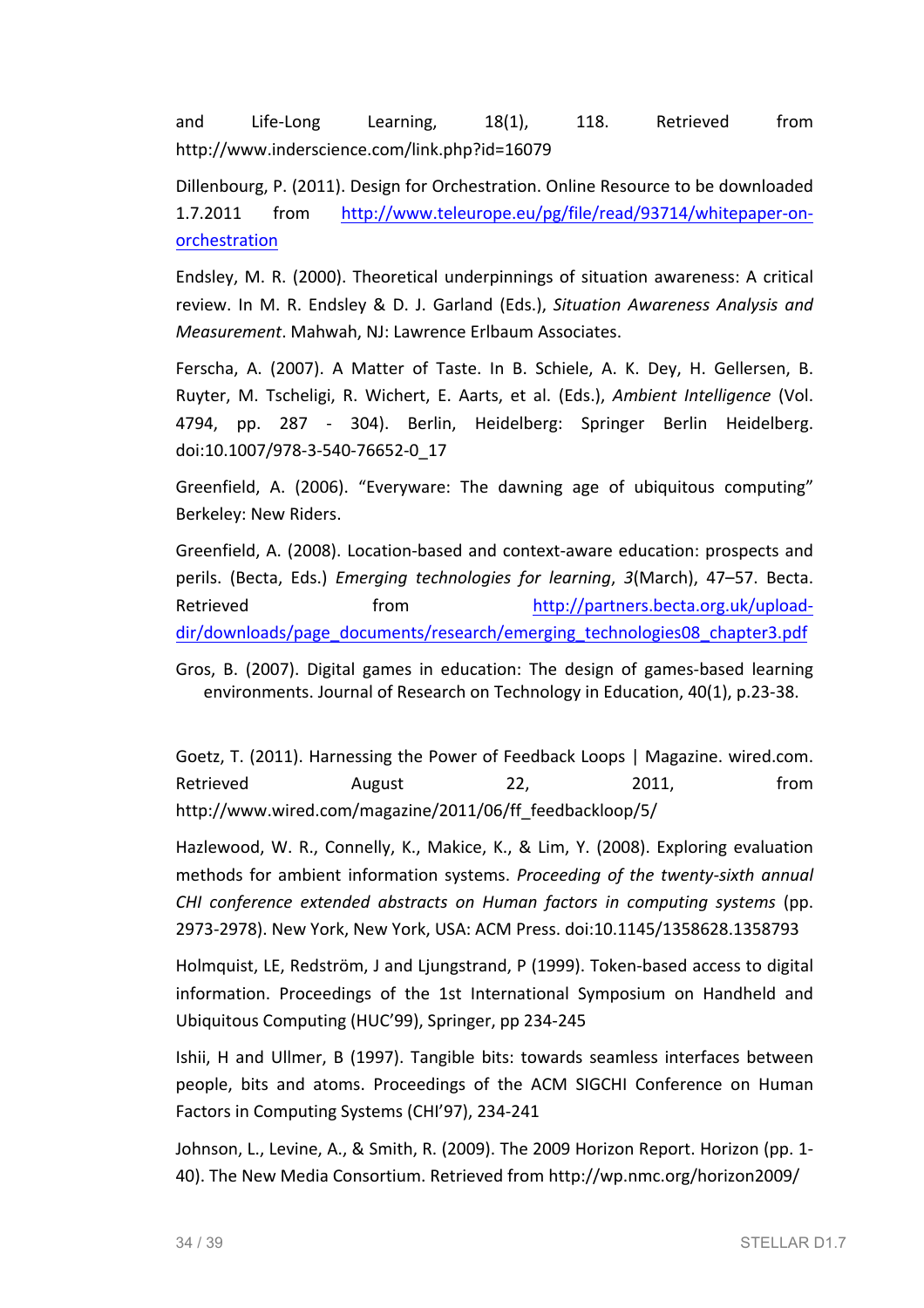Johnson, L., Levine, A., Smith, R., & Stone, S. (2010). The 2010 Horizon Report. The New Media Consortium. Retrieved from http://wp.nmc.org.

Johnson, L., Smith, R., Willis, H., Levine, A., and Haywood, K. (2011). The 2011 Horizon Report. The New Media Consortium. Retrieved from http://wp.nmc.org.

Kiili, K. & Ketamo, H. (2007). Exploring the Learning Mechanism in Educational Games. Journal of Computing and Information Technology - CIT 15(4), p.319–324.

Koole, M. L. (2009). Mobile Learning - A Model for Framing Mobile Learning. (M. Ally, Ed.)Mobile learning Transforming the delivery of education and training, 25, 25-47. AU AU Press. Retrieved fromhttp://www.aupress.ca/books/120155/ebook/02\_Mohamed\_Ally\_2009- Article2.pdf

Koleva, B, Benford, S, Ng, KH and Rodden, T. (2003). A framework for tangible user interfaces. Proceedings of the Physical Interaction (PI03) Workshop on Real World User Interfaces, Mobile HCI Conference 2003, Udine, Italy.

Lilly, J. & Warnes, M. (2009). Designing Mobile Games for Learning: The mGBL Approach. In: O. Petrovic & A. Brand (Eds.), Serious Games on the Move, p. 3-27. Wien: Springer.

Luckin, R. (2010), *Re-designing learning contexts: technology-rich, learner-centred ecologies*, Routledge http://www.routledge.com/books/details/9780415554428/

Manches, A., & O'Malley, C. (2011). Tangibles for learning: a representational analysis of physical manipulation. Personal and Ubiquitous Computing.

Mankoff, J., Dey, A. K., Hsieh, G., Kientz, J., Lederer, S., & Ames, M. (2003). Heuristic evaluation of ambient displays. *Proceedings of the SIGCHI conference on Human factors in computing systems* (pp. 169-176). New York, New York, USA: ACM Press. doi:10.1145/642611.642642

Markovic, F., Petrovic, O., Kittl, C., & Edegger, B. (2007). Pervasive learning games: A comparative study. New Review of Hypermedia and Multimedia, 13(2), p.93-116.

Milgram P. and Kishino A. F., (1994). Taxonomy of Mixed Reality Visual Displays, IEICE Transactions on Information and Systems, E77-D(12), pp. 1321-1329.

Minakuchi, M., Nakamura, S., & Tanaka, K. (2005). AmbientBrowser: Web Browser for Everyday Enrichment. In M. Maybury, O. Stock, & W. Wahlster (Eds.), Intelligent *Technologies for Interactive Entertainment* (Vol. 3814, pp. 94-103). Berlin/Heidelberg: Springer-Verlag. doi:10.1007/11590323\_10

Montessori, M. (1917) The Advanced Montessori Method. New York: Frederick A Stokes.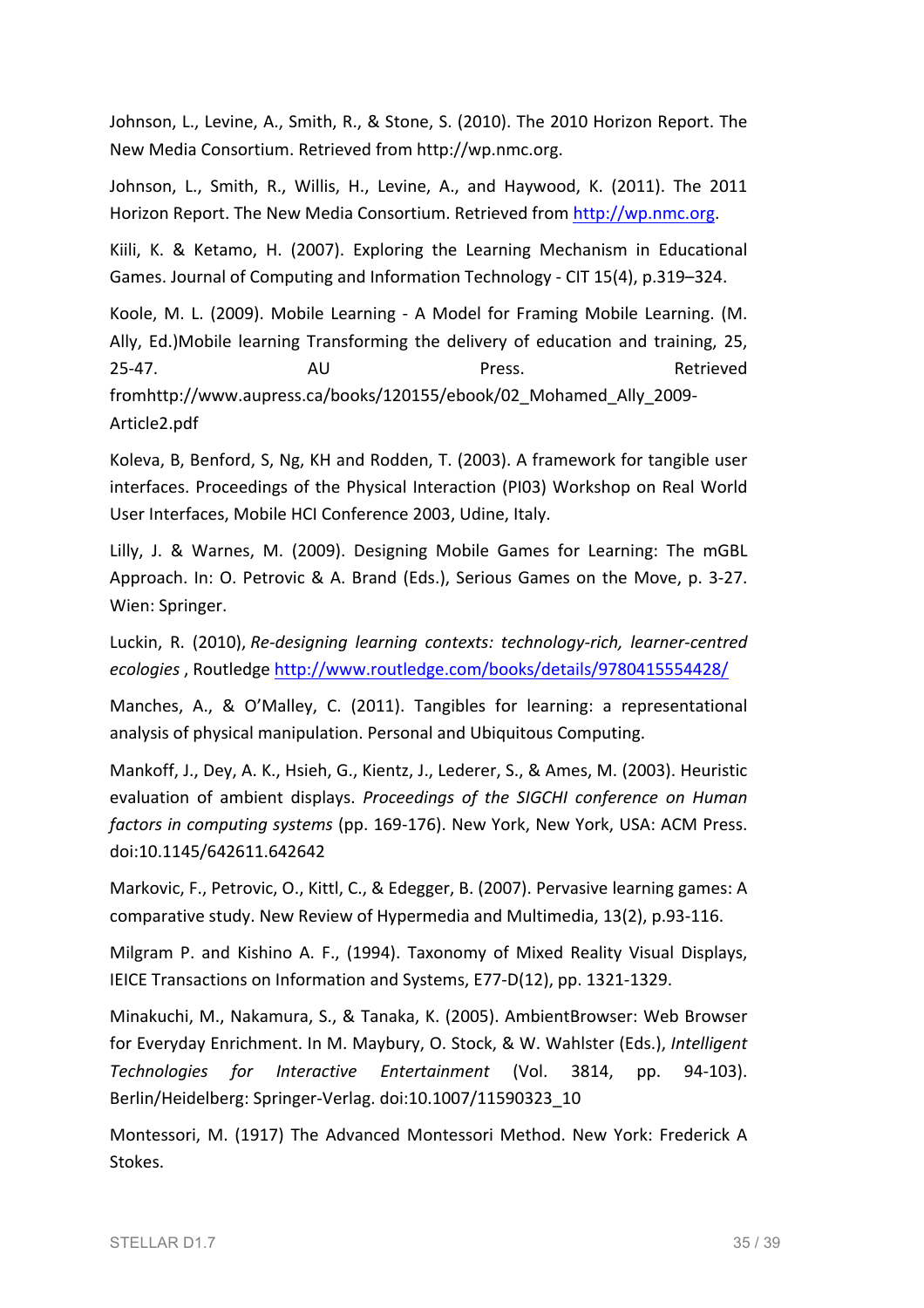Mory, E. H. (2004). Feedback research revisited. *Handbook of research on educational communications* (pp. 745-784).

O'Malley, C., & Fraser, D. S. (2004). Literature Review in Learning with Tangible Technologies. *Policy*. Retrieved from http://hal.archives-ouvertes.fr/hal-00190328/

Oxford Dictionaries. (2010). Oxford University Press. Retrieved from http://oxforddictionaries.com

Ozsvald, E. (2012). Embedded soft material displays. Sixth International Conference on Tangible, Embedded, 405-406.

Prensky, M. (2007). Digital Game-Based Learning: Practical Ideas for the Application of Digital Game-Based Learning. St. Paul, Minneapolis: Paragon House.

Project (1998). The Essential Peirce: Selected Philosophical Writings (Vol 2 (1893-1913)). Bloomington and Indianapolis: Indiana University Press.

Pousman, Z., & Stasko, J. (2006). A taxonomy of ambient information systems: four patterns of design. Proceedings of the working conference on Advanced visual *interfaces* (pp. 67–74). ACM New York, NY, USA. doi:10.1145/1133265.1133277

Rao, N., Sasidhar, C., & Satyendra Kumar, V. (2010). Cloud Computing through mobile-learning. *International Journal of Advanced Computer Science and Applications*, *1*(6), 42-47. 

Reitberger, W., Obermair, C., Ploderer, B., Meschtscherjakov, A., & Tscheligi, M. (2007). Enhancing the Shopping Experience with Ambient Displays: A Field Study in a Retail Store. In B. Schiele, A. K. Dey, H. Gellersen, B. Ruyter, M. Tscheligi, R. Wichert, E. Aarts, et al. (Eds.), *Ambient Intelligence* (Vol. 4794, pp. 314-331). Berlin, Heidelberg: Springer Berlin Heidelberg. doi:10.1007/978-3-540-76652-0\_19

Sedig, K, Klawe, M and Westrom, M. (2001). The role of interface manipulation style and scaffolding on cognition and concept learning in learnware. ACM Transactions on Computer-Human Interaction (ToCHI), 8(1), 34-59.

Sharples, M., Corlett, D. and Westmancott, O. (2002) 'The design and implementation of a mobile learning resource', Personal and Ubiquitous Computing, Vol. 6, No. 3, pp.220–234.

Sharples, M., Taylor, J. and Vavoula, G. (2007) 'A theory of learning for the mobile age', in Andrews, R. and Haythornthwaite, C. (Eds.): The Handbook of E-learning Research. Sage, London, pp.221-247.

Shen, X., Moere, A. V., Eades, P., & Hong, S. (2008). The long-term evaluation of Fisherman in a partial-attention environment. *Proceedings of the 2008 conference on BEyond time and errors: novel evaLuation methods for Information Visualization*.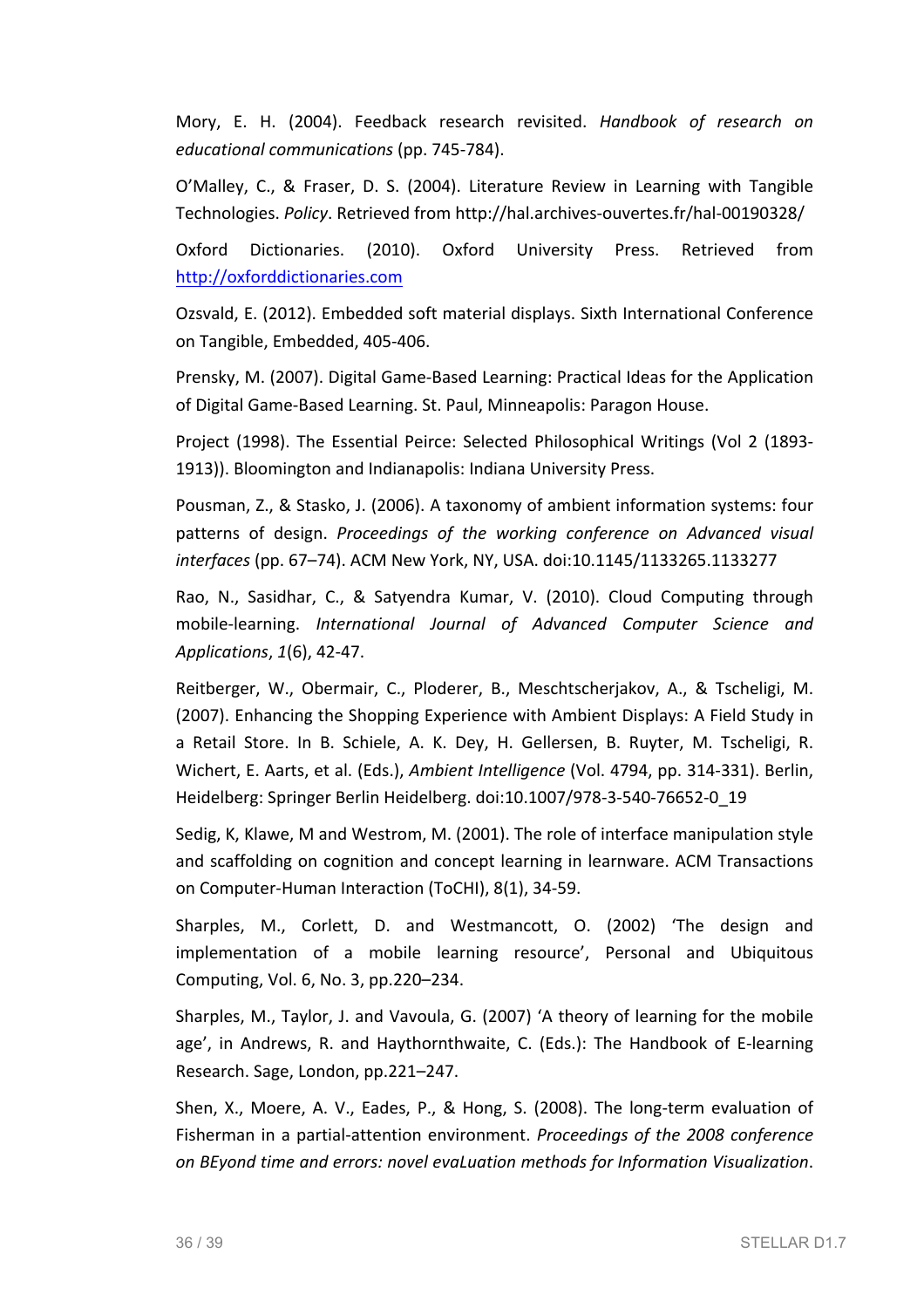New York, New York, USA: ACM Press. doi:10.1145/1377966.1377979

Specht, M. (2009). Learning in a Technology Enhanced World: Context in Ubiquitous Learning Support. Inaugural Address. September, 11, 2009, Heerlen, The Netherlands: Open University of the Netherlands.

Specht, M., Ternier, S., & Greller, W. (2011). Mobile Augmented Reality for Learning: *A Case Study. Journal Of The Research Center For Educational Technology, 7(1). Retrieved January 18, 2012, from http://www.rcetj.org/index.php/rcetj/article/view/151*

Stark, L. (2012) SnapToTrace: a new e-textile interface and component kit for learning computation. Proceedings of the Sixth International Conference on, 399-400.

Stasko, J., Miller, T., Pousman, Z., Plaue, C., & Ullah, O. (2004). Personalized Peripheral Information Awareness Through Information Art. In N. Davies, E. D. Mynatt, & I. Siio (Eds.), *UbiComp* 2004 (pp. 18-35). Berlin, Heidelberg: Springer Berlin Heidelberg. doi:10.1007/978-3-540-30119-6\_2

Uttal, DH, Scudder, KV and DeLoache, JS.(1997). Manipulatives as symbols: a new perspective on the use of concrete objects to teach mathematics. Journal of Applied Developmental Psychology, 18(1), 37-54.

Daniel Wagner (2010). History of Mobile Augmented Reality. Retrieved from web on 08.12.2010 at https://www.icg.tugraz.at/~daniel/HistoryOfMobileAR/

Weiser, M. (1991). The computer for the 21st century, 1991. Scientific American, 256(3), 66-75.

Weiser, M. (1993). Some computer science issues in ubiquitous computing. *Communications of the ACM, 36(7), 75-84.* 

Wijers, M., Jonker, V., & Drijvers, P. (2010). MobileMath: exploring mathematics outside the classroom. ZDM, 42(7), p.789-799.

Wisneski, C., Ishii, H., Dahley, A., Gorbet, M., Brave, S., Ullmer, B., & Yarin, P. (1998). Ambient displays: Turning architectural space into an interface between people and digital information. *Proceedings of the First International Workshop on Cooperative Buildings* (Vol. 1370, pp. 22-32). Springer.

Wong, L.-H., & Looi, C.-K. (2011). What Seams Do We Remove in Mobile Assisted Seamless Learning? A Critical Review of the Literature. Computers & Education, 57(4), 2364-2381. Elsevier Ltd. doi:10.1016/j.compedu.2011.06.007

Zimmermann, A., Lorenz, A., & Oppermann, R. (2007). An Operational Definition of Context. In Proceedings of 6th International and Interdisciplinary Conference,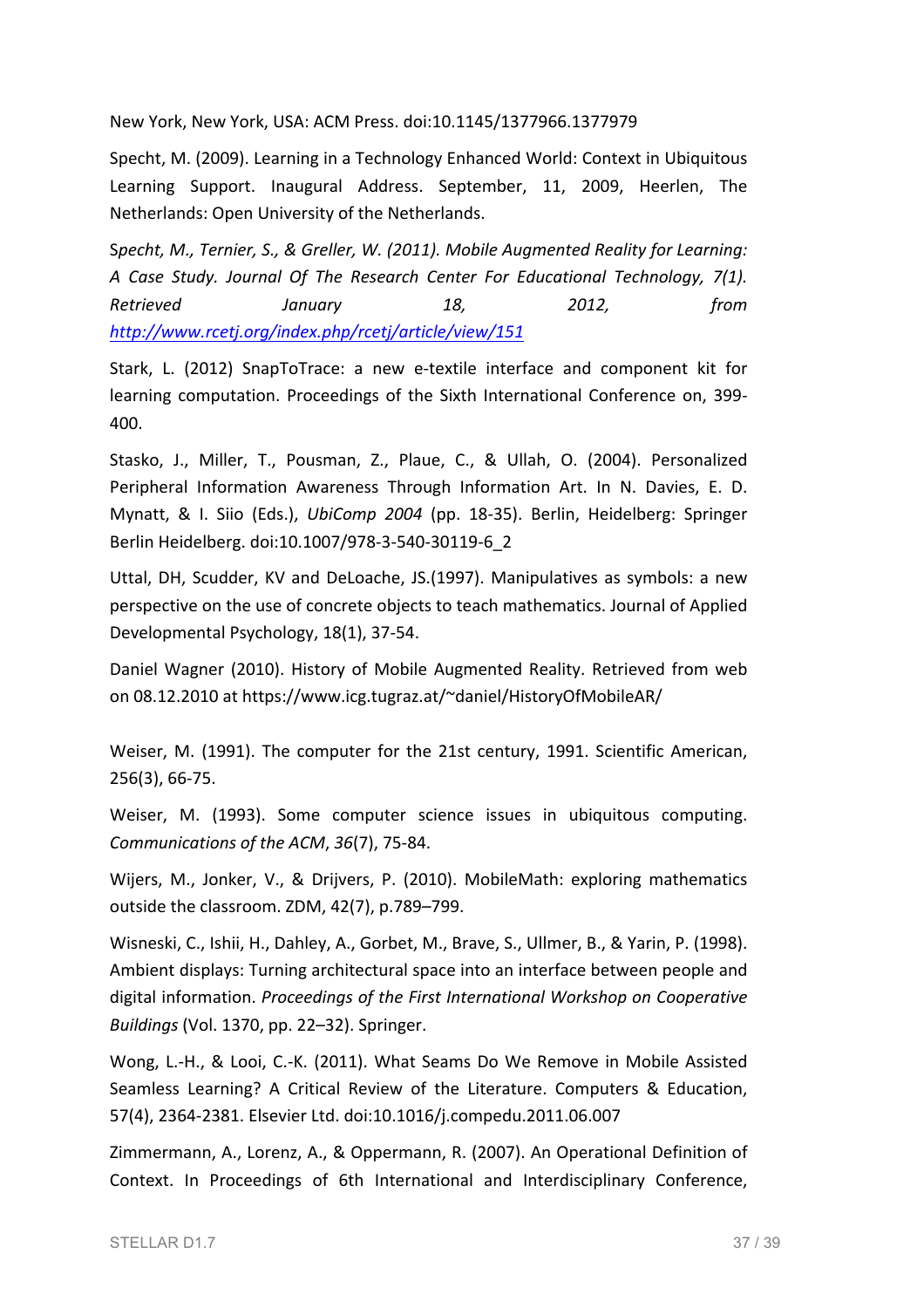CONTEXT 2007, Kokinov, B.; Richardson, D.C.; Roth-Berghofer, Th.R.; Vieu, L. (Eds.) Lecture Notes in Artificial Intelligence Vol. 4635, pp. 558-571.

Zimmermann, A., Specht, M., & Lorenz, A. (2005). Personalization and Context Management. User Modeling and User Adapted Interaction, 15(3-4), 275-302. Springer. doi:10.1007/s11257-005-1092-2